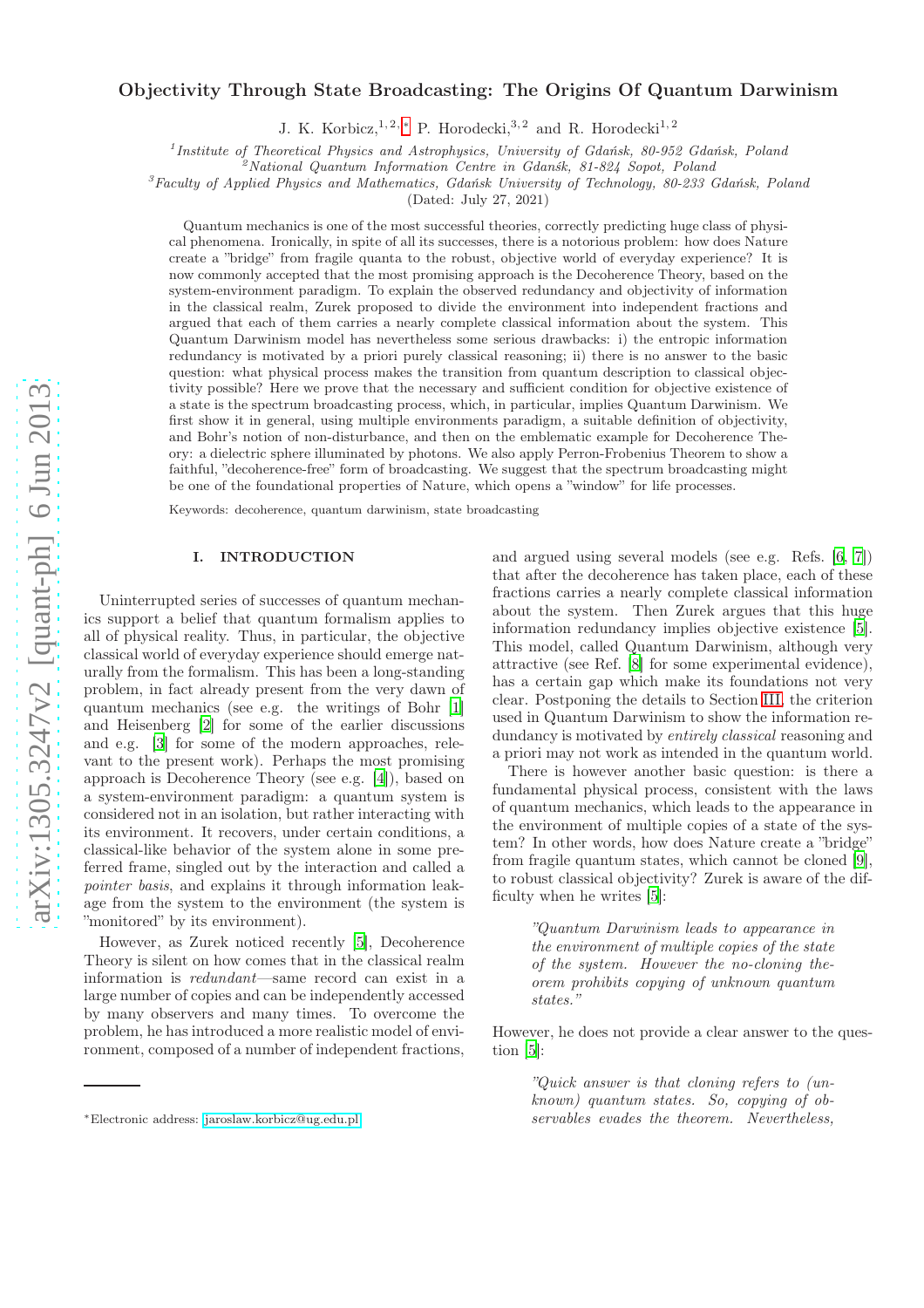the tension between the prohibition on cloning and the need for copying is revealing: It leads to breaking of unitary symmetry implied by the superposition principle, [...]"

But the no-cloning theorem prohibits only uncorrelated copies of the state of the system, whereas it leaves open a possibility of producing correlated ones. This is the essence of state broadcasting—a process aimed at proliferating a given state through correlated copies [\[10](#page-15-0)]. In this work we identify a weaker form of state broadcasting— spectrum broadcasting, introduced in Ref. [\[11\]](#page-15-1), as the fundamental physical process, consistent with quantum mechanical laws, which leads to the perceived objectivity of classical information, and as a result recover Quantum Darwinism (as a limiting point). We do it first in full generality, using a definition of objective existence due to Zurek [\[5\]](#page-14-4) and Bohr's notion of non-disturbance [\[12](#page-15-2), [13\]](#page-15-3). Then, in one of the emblematic examples of Decoherence Theory and Quantum Darwinism: a small dielectric sphere illuminated by photons (see e.g. Refs. [\[6,](#page-14-5) [14](#page-15-4)[–17\]](#page-15-5)). The recognition of the underlying spectrum broadcasting mechanism has been possible due to a paradigmatic shift in the core object of the analysis. From a partial state of the system (Decoherence Theory) or informationtheoretical quantities like mutual information (Quantum Darwinism) to a full quantum state of the system and the observed environment. This also opens a possibility for direct experimental tests using e.g. quantum state tomography [\[18](#page-15-6)].

## <span id="page-1-3"></span>II. OBJECTIVE EXISTENCE NEEDS STATE BROADCASTING

What does it mean that something *objectively exists*? What does it mean for information? For the purpose of this study we employ the definition from Ref. [\[5\]](#page-14-4):

**Definition 1 (Objectivity)** A state of the system  $S$  exists objectively if "[...]many observers can find out the state of S independently, and without perturbing it."

In what follows we will try to make this definition as precise as possible and investigate its consequences. The natural setting for this is Quantum Darwinism [\[5\]](#page-14-4): the quantum system of interest S interacts with multiple environments  $E_1, \ldots, E_N$  (denoted collectively as  $E$ ), also modeled as quantum systems. The environments (or their collections) are monitored by independent observers (environmental observers) and here we do not assume symmetric environments—they can be all different. The system-environment interaction is such that it leads to a full decoherence: there exists a time scale  $\tau_D$ , called decoherence time, such that asymptotically for interaction times  $t \gg \tau_D$ : i) there emerges a unique, stable in time preferred basis  $|i\rangle$ , so called *pointer basis*, in the system's Hilbert space; ii) the reduced state of the system  $\rho_S$  becomes stable and diagonal in the preferred basis:

<span id="page-1-1"></span>
$$
\varrho_S \equiv \text{Tr}_{E}\varrho_{S:E} \approx \sum_{i} p_i |i\rangle\langle i|,\tag{1}
$$

where  $p_i$ 's are some probabilities and by  $\approx$  we will always denote asymptotic equality in the deep decoherence limit  $t/\tau_D \rightarrow \infty$ . We emphasize that we assume here the full decoherence, so that the system decoheres in a basis rather than in higher-dimensional pointer superselection sectors (decoherence-free subspaces).

Coming back to the Definition [1,](#page-1-0) we first add an important stability requirement: the observers can find out the state of S without perturbing it repeatedly and arbitrary many times. In our view, this captures well the intuitive feeling of objectivity as something stable in time rather than fluctuating. Thus, if Definition [1](#page-1-0) is to be non-empty, it should be understood in the time-asymptotic and hence decoherence regime, which in turn implies that the state of S which can possibly exist objectively, is determined by the decohered state [\(1\)](#page-1-1). We will show it on a concrete example we study later.

Next, we specify the observers. Apart from the environmental ones, we also allow for a, possibly only hypothetical, direct observer, who can measure S directly. We feel such a observer is needed as a reference, to verify that the findings of the environmental observers are the same as if one had a direct access to the system.

It is clear that what the observers can determine are the eigenvalues  $p_i$  of the decohered state [\(1\)](#page-1-1)—they otherwise know the pointer basis  $|i\rangle$ , as if not, they would not know what the information they get is about. Hence, the "state" in Definition [1,](#page-1-0) which gains the objective existence, is the "classical part" of the decohered state [\(1\)](#page-1-1), i.e. its spectrum  $\{p_i\}$ .

<span id="page-1-0"></span>The word "find out" we interpret as the observers performing von Neumann (as more informative than generalized) measurements on their subsystems. By the "independence" condition, they act independently, i.e. there can be no correlations between the measurements and the corresponding projectors must be fully product:

<span id="page-1-2"></span>
$$
\Pi_i^{M_S} \otimes \Pi_{j_1}^{M_1} \otimes \cdots \otimes \Pi_{j_N}^{M_N},\tag{2}
$$

where all Π's are mutually orthogonal Hermitian projectors,  $\Pi_j^{M_k} \Pi_{j'}^{M_k} = 0$  for  $j \neq j'.$ 

Now the crucial word "perturbation" needs to be made precise. The debate about its meaning has been actually at the very heart of Quantum Mechanics from its beginnings, starting from the famous work of Einstein, Podolsky and Rosen (EPR) [\[19](#page-15-7)] and the response of Bohr [\[12\]](#page-15-2). It is quite intriguing that this debate appears in the context of objectivity. The exact definitions of the EPR and Bohr notions of non-disturbance are still a subject of some debate and we adopt here their formalizations from Ref. [\[13](#page-15-3)]: the sufficient condition for the EPR nondisturbance is the no-signaling principle, stating that the partial state of one subsystem is insensitive to measurements performed on the other subsystem (after forgetting the results) [\[20\]](#page-15-8). Quantum Mechanics obeys the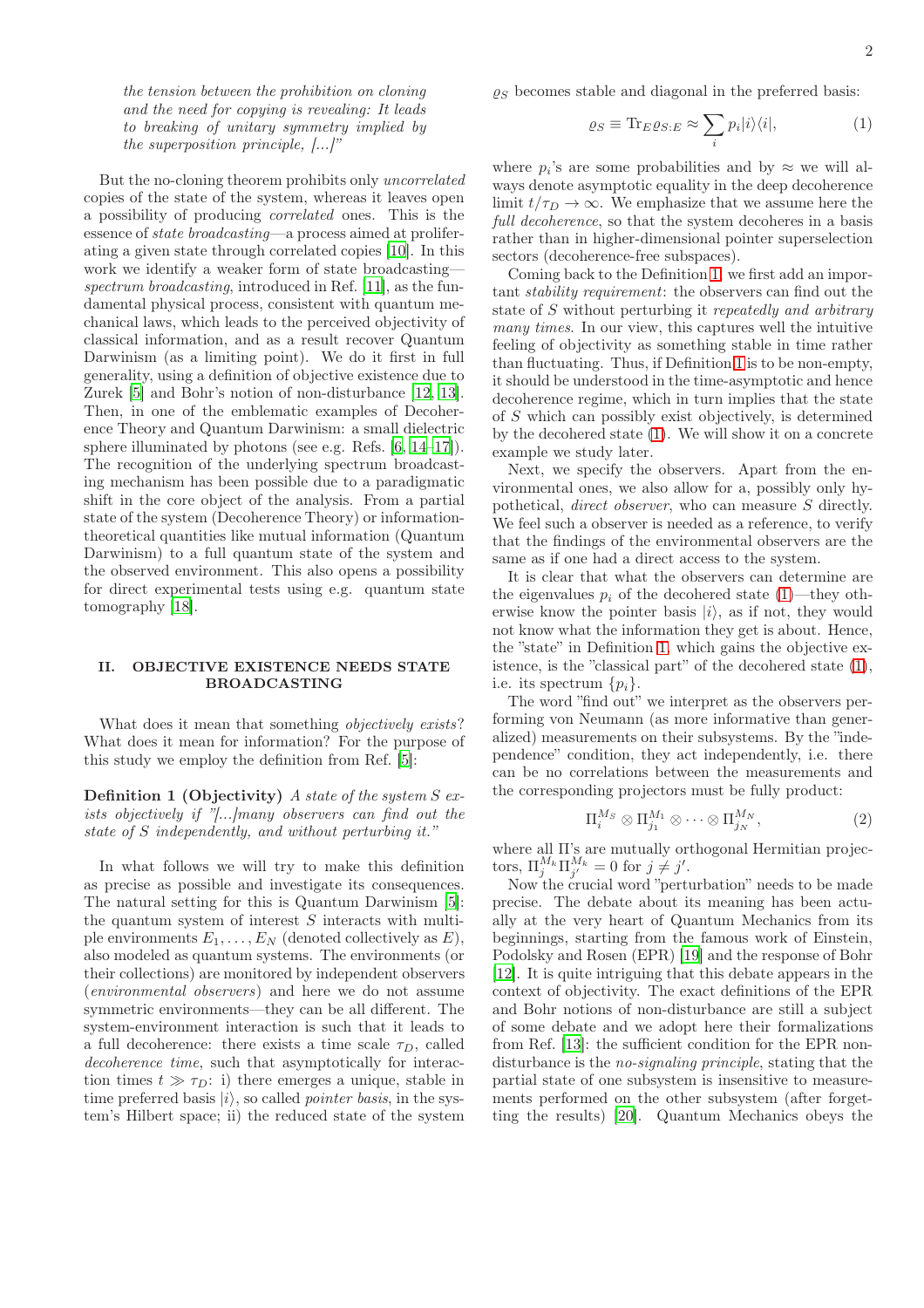no-signaling principle, but Bohr argued that the EPR's notion is too permissive, as it only prohibits "mechanical" disturbance, and proposed a stricter one, which can be formally stated [\[13\]](#page-15-3) that the whole joint state must stay invariant under local measurements on one subsystem (after forgetting the results).

For the purpose of this study we adopt Bohr's point of view, adapted to our particular situation—we assume that neither of the observers Bohr-disturbs the rest (in the  $E \to S$  direction it is our formalization of the Defini-tion [1,](#page-1-0) while in the  $S \to E$  it follows from the repetitivity requirement). Together with the product structure [\(2\)](#page-1-2), this implies that on each  $S, E_1, \ldots E_N$  there exists a non-disturbing measurement, which leaves the whole asymptotic state  $\varrho_{S:E}(\infty)$  of the system and the observed environment invariant (we will specify the size of the observed environment later). For the system  $S$  it is obviously defined by the projectors on the pointer basis  $|i\rangle$ , as by assumption this is the only basis preserved by the dynamics. For the environments we allow for a general higher-rank projectors  $\Pi_j^{M_k}$ ,  $k = 1, ..., N$ , and not necessarily spanning the whole space, as the environments can: i) have inner degrees of freedom not correlating to S and ii) correlate to S only through some subspaces of their Hilbert spaces (we will later encounter such a situation in the concrete example).

When more than one observer preform the nondisturbing measurements, a further specification of Bohrnondisturbance is needed. Allowing for general correla- $\text{tions } p_{ij_1...j_N} \equiv \text{Tr} [ |i \rangle \langle i | \otimes \Pi^{M_1}_{j_1} \otimes \cdots \otimes \Pi^{M_N}_{j_N} \varrho_{S:E}(\infty) ] \text{ may}$ lead to a disagreement: if one of the observers measures first, the ones measuring afterwards may find outcomes depending on the result of the first measurement (if the observers do not discard their results an meet to compare them later). This can hardly be called objectivity and we thus add to the Definition [1](#page-1-0) an obvious agreement requirement: "...observers can find out the same state of S independently,...", leading to a natural conclusion [\[21\]](#page-15-9):

$$
(p_{ij_1...j_N} \neq 0 \text{ iff } i = j_1 = ... = j_N) \Rightarrow p_{ii...i} = 1, (3)
$$

i.e. the environmental Bohr-nondisturbing measurements must be perfectly correlated with the pointer basis. Hence, after forgetting the results, the asymptotic post-measurement state  $\rho_{S:E}^{M}(\infty)$  reads (by  $\infty$  we denote  $t \gg \tau_D$  asymptotic):

$$
\rho_{S:E}^{M}(\infty) = \sum_{i,j_1,\dots,j_N} p_{ij_1\dots j_N} \rho_{ij_1\dots j_N}^{S:E}(\infty) =
$$

$$
\sum_{i} |i\rangle\langle i| \otimes \mathbf{\Pi}_{i} \varrho_{S:E}(\infty) |i\rangle\langle i| \otimes \mathbf{\Pi}_{i}, \tag{4}
$$

where  $\Pi_i \equiv \Pi_i^{M_1} \otimes \cdots \otimes \Pi_i^{M_N}$ .

Now we are ready for the crucial step: we impose the relevant form of the Bohr-nondisturbance condition:

<span id="page-2-1"></span>
$$
\sum_{i} |i\rangle\langle i| \otimes \Pi_{i} \varrho_{S:E}(\infty) |i\rangle\langle i| \otimes \Pi_{i} = \varrho_{S:E}(\infty), \qquad (5)
$$

whose only solution [\[13\]](#page-15-3) are the, so called, Classical-Quantum (CQ) states [\[22\]](#page-15-10):

<span id="page-2-0"></span>
$$
\varrho_{S:E}(\infty) = \sum_{i} p_i |i\rangle\langle i| \otimes \mathbf{R}_i^E,\tag{6}
$$

where  $p_i$  are the probabilities from Eq. [\(1\)](#page-1-1) and  $\mathbf{R}_i^E$  are some residual states in the space of all the environments with mutually orthogonal supports:  $\mathbf{R}_i^E \mathbf{R}_{i'}^E = 0$ for  $i \neq i'$ . Hence,  $\mathbf{R}_i^E$  are perfectly distinguishable [\[23](#page-15-11)] through the assumed non-disturbing measurements  $\Pi_i$ , projecting on their supports.

The derived form [\(6\)](#page-2-0) sheds some light on the word "many" in the Definition [1:](#page-1-0) the compatible states [\(6\)](#page-2-0) are necessarily  $S : E$  separable, while we argue that *generi*cally, for large systems, the unitary system-environment evolution  $U_{S:E}$  leads to  $S:E$  entanglement (see e.g. Ref. [\[24\]](#page-15-12) for the definition of the latter). We first recall that the initial states, weather pure or mixed, are always assumed to be  $S : E$  product—the system and the environment did not interact in the remote past and there is no prior information about the system in the environment. The entanglement generation is then clear for pure initial states, as entanglement is the only form of correlation for such states and without a  $S : E$  correlation there can be no decoherence [\(1\)](#page-1-1). For mixed initial states the situation is more subtle as in finite-dimensional state-spaces there exist non-zero volume separable balls around the identity operator [\[25\]](#page-15-13). If the  $S : E$  state is initially in this ball, the unitary evolution will not lead it out of it, while building enough correlations for the decoherence [\(1\)](#page-1-1) to happen. However, for large dimensions, the radius of the largest separable ball decreases as  $\sim 1/d$ [\[25\]](#page-15-13) and for infinite-dimensional spaces becomes strictly zero (see e.g. Ref. [\[26\]](#page-15-14)). This is the case here: the environment must be of a large dimension if it is to have a large informational capacity, needed to carry a large number of copies of a state of  $S$ . Thus, the  $S : E$  entanglement is generically produced during the evolution, as hitting the separable ball becomes highly unprobable due to its vanishing measure. The only way then to eventually obtain a separable state from an entangled one is by forgetting subsystems—some portions of the environment pass unobserved, as it is actually always the case in reality. Thus, slightly abusing the language and identifying observers with the fractions of the environment they observe, we can interpret "many" as sufficiently many but not all—some loss of information is necessary. In what follows the total observed fraction of the environment will be denoted by  $f$  or  $fE$  (depending on the context) and all the states above should be understood as  $\varrho_{S:FE}(\infty)$ .

<span id="page-2-2"></span>Finally, let us look at the residual states  $\mathbf{R}_i^E$  in Eq. [\(6\)](#page-2-0). We comeback to the demand of independent ability to determine the state of  $S$ , already used in Eq.  $(2)$ , and we further interpret it as a strong independence: the only correlation between the environments should be the common information about the system. In other words, conditioned by the information about the system, there should be no correlations between the environments.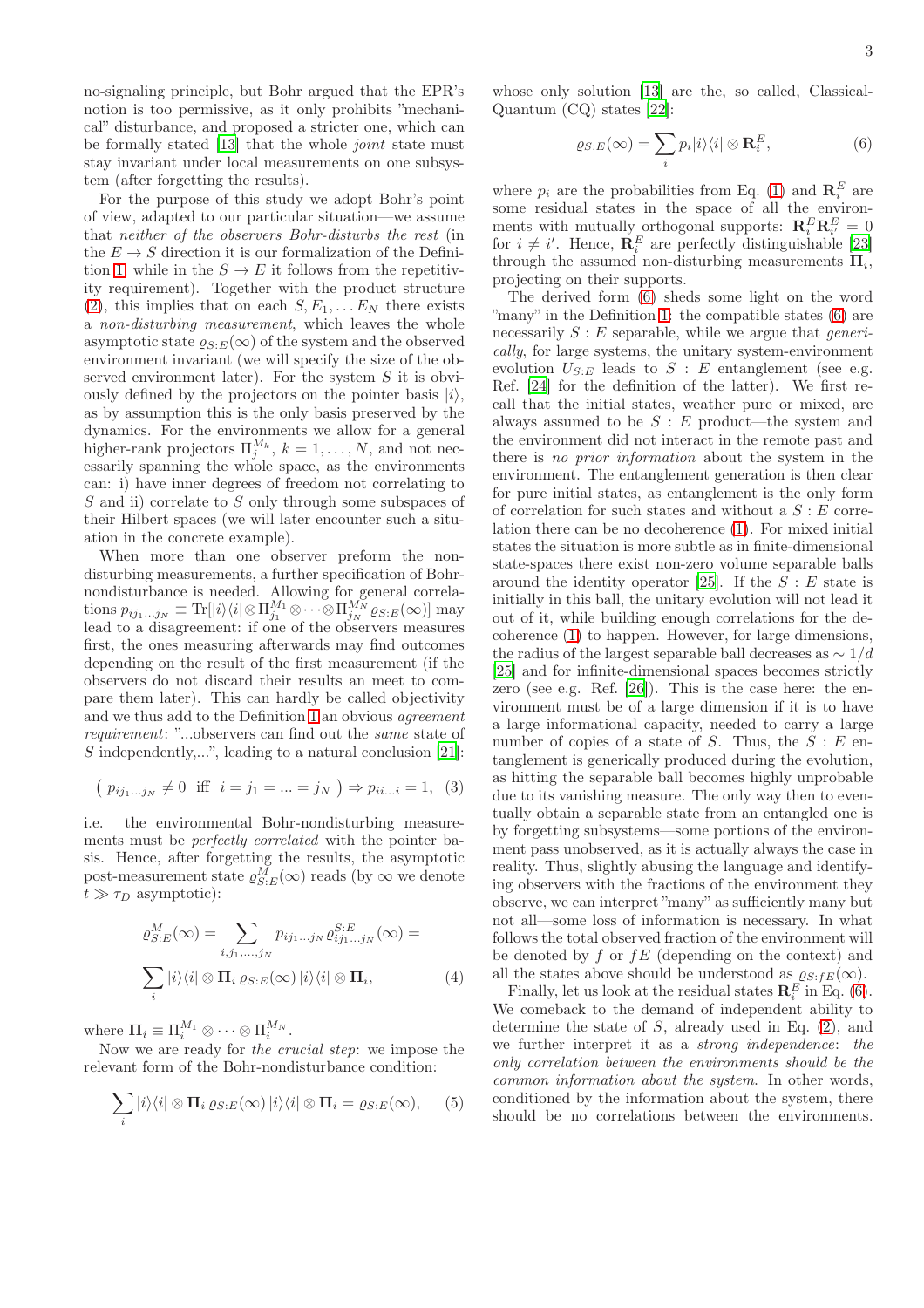Thus, once one of the observers finds a particular result  $i$ , the conditional state should be fully product. Since the direct observer is already uncorrelated by Eq.  $(6)$ , this implies that:

$$
\mathbf{R}_i^{fE} = \varrho_i^{E_1} \otimes \cdots \otimes \varrho_i^{E_{fN}}.
$$
 (7)

and the states  $\varrho_i^{E_k}$  must be perfectly distinguishable for each environment  $E_k$  independently:

<span id="page-3-0"></span>
$$
\varrho_i^{E_k} \varrho_{i'}^{E_k} = 0 \quad \text{for} \quad i \neq i', \tag{8}
$$

since by the Bohr-nondisturbance  $(5)$  for any k it holds  $\Pi_{i}^{M_k} \varrho_i^{E_k} \Pi_i^{M_k} = \varrho_i^{E_k}$  and  $\Pi_{i}^{M_k} \Pi_{i'}^{M_k} = 0$  for  $i \neq i'.$ 

Gathering all the above facts together, we finally obtain: if there is a decoherence mechanism that asymptotically leads to an objectively existing state of S in the sense of Definition [1,](#page-1-0) then the asymptotic joint state of the system and the observed environment fraction (after the necessary tracing out of some of the environment) must be of a special Classical-Classical [\[27](#page-15-15), [28](#page-15-16)] form:

$$
\varrho_{S:fE}(\infty) = \sum_{i} p_i|i\rangle_S\langle i| \otimes \varrho_i^{E_1} \otimes \cdots \otimes \varrho_i^{E_f}, \qquad (9)
$$

where all  $\varrho_i^{E_k}$  satisfy [\(8\)](#page-3-0).

From the quantum information point of view, state  $(9)$  is a final state of a process similar to quantum state broadcasting [\[10\]](#page-15-0). The latter is a task (described by a linear map), which aims at producing from a given state  $\varrho$  a multipartite state  $\varrho_{E_1...E_N}^{br}$ , called an N-party broadcast state for  $\varrho$ , such that for every reduction  $\text{Tr}_{E_1...E_k...E_N} \varrho_{E_1...E_N}^{br} = \varrho$ , thus proliferating  $\varrho$ , but in a more subtle manner then by cloning. Remarkably there is a weaker form of broadcasting, spectrum broadcasting [\[11\]](#page-15-1)—a task aiming at proliferating merely a spectrum of a quantum state, or equivalently a classical probability distribution. We define it as follows:  $\varrho_{E_1...E_N}^{s-br}$  is a spectrum broadcast state for  $\varrho$ , with  $Sp\varrho \equiv \{p_i\}$ , if for every reduction  $E_k$  there exist encoding states  $\varrho_i^{E_k}$  such that:

$$
\text{Tr}_{E_1...E_k...E_N} \varrho_{E_1...E_N}^{s-br} = \sum_i p_i \varrho_i^{E_k} \text{ and } \varrho_i^{E_k} \varrho_{i' \neq i}^{E_k} = 0
$$
\n(10)

(comparing to Ref. [\[11\]](#page-15-1) we allow for arbitrary encoding states  $\rho_i^{E_k}$ , as long as they are perfectly distinguishable). For a given  $\rho$ , a spectrum broadcast state  $\rho_{E_1...E_N}^{s-br}$  allows then one to locally recover perfect copies of the spectrum  $Sp\varrho$  (through the projective measurements of the supports of  $\rho_i^{E_k}$ )—the spectrum is *redundantly proliferated*. This is clearly the case of the state [\(9\)](#page-3-1) due to the distinguishability [\(8\)](#page-3-0): [\(9\)](#page-3-1) is a spectrum broadcast state for the decohered state [\(1\)](#page-1-1). Condition [\(8\)](#page-3-0) forces the correlations in [\(9\)](#page-3-1) to be entirely classical and thus the detailed structures of  $\varrho_i^{E_k}$  (e.g. their ranks) become irrelevant for the correlations. One can even pass to the purifications  $|\Psi_i^{E_k}\rangle$ [\[23\]](#page-15-11) of  $\varrho_i^{E_k}$ , which by [\(8\)](#page-3-0) will be mutually orthogonal for  $i \neq i'$ . In the equivalent language of quantum channels [\[23\]](#page-15-11), the redundant classical information transfer from the system to the observed environment is asymptotically described by a CC-type channel defined by [\(9\)](#page-3-1) [\[11\]](#page-15-1).

The result [\(9\)](#page-3-1) can be then re-stated as: in the presence of decoherence, spectrum broadcasting is a necessary condition for objective existence, in the sense of Definition [1,](#page-1-0) of the classical state of  $S$  (=the spectrum of [\(1\)](#page-1-1)). In other words, if a decoherence mechanism leads to a redundant production of classical information records about the system, and hence to objectively existing classical state of S, it is necessarily achieved (in the asymptotic limit) through spectrum broadcasting.

Conversely, a spectrum broadcasting process resulting in a state [\(9\)](#page-3-1) (with the crucial property [\(8\)](#page-3-0)) leads to the objective existence in the sense of Definition [1](#page-1-0) of the classical state  $\{p_i\}$ . Indeed, projections on the pointer basis  $|i\rangle$  and on the disjoint supports of  $\varrho_i^{E_k}$  constitute the preferred, non-disturbing measurements. Performing them independently, the observers will all detect the same probability distribution  $\{p_i\}$  without Bohr-disturbing the quantum state of the system [\(1\)](#page-1-1) and the measurements can be repeated arbitrary many times.

<span id="page-3-1"></span>Summarizing, under the assumptions elaborated above, we have proven the following implications, identifying spectrum broadcasting as the physical process responsible for the appearance of the classical objectivity:

<span id="page-3-2"></span>
$$
December + \left(\begin{array}{c}Objective \\ Existence \end{array}\right) \Rightarrow \left(\begin{array}{c} Spectrum \\ Broadcasting \end{array}\right)_{(11)}
$$

Objective Existence  $\Leftarrow$  Spectrum Broadcasting [\(9\)](#page-3-1)

We also note that the form  $(9)$  resolves the apparent puzzle appearing within Quantum Darwinism [\[5](#page-14-4)] and mentioned in the Introduction: how can multiple information records be produced during a quantum evolution when state cloning is forbidden in quantum mechanics [\[9\]](#page-14-8)? The answer from [\(9\)](#page-3-1) is that: i) only state's spectrum is proliferated and ii) instead of clones rather classically correlated copies are produced.

It may seem that by the time-stability requirement of objectivity, our reasoning may exclude time evolving classical objective states and lead to the classical Zeno paradox. This is however not so. Moving outside the strict decoherence framework, within which our results have been derived, one can allow for a changing in time pointer basis  $|i(t)\rangle$ , and hence probabilities  $p_i(t)$  (cf. Eq. [\(1\)](#page-1-1)), but evolving on a much slower time-scale than that of the decoherence. This is the case in most of the realistic situations, as the decoherence time-scales are usually very short, and it opens the possibility for objectively existing, time-evolving classical states  $\{p_i(t)\}\$ iff the spectrum broadcast state  $(9)$  is formed fast enough for every t.

As a final touch, we quote the results of Refs. [\[29](#page-15-17)] on the epistemological versus ontological interpretation of a quantum state itself: under suitable assumptions, a state of a quantum system is a property of the system rather than a state of knowledge about it. This somewhat strengthens our result and justifies the use of quantum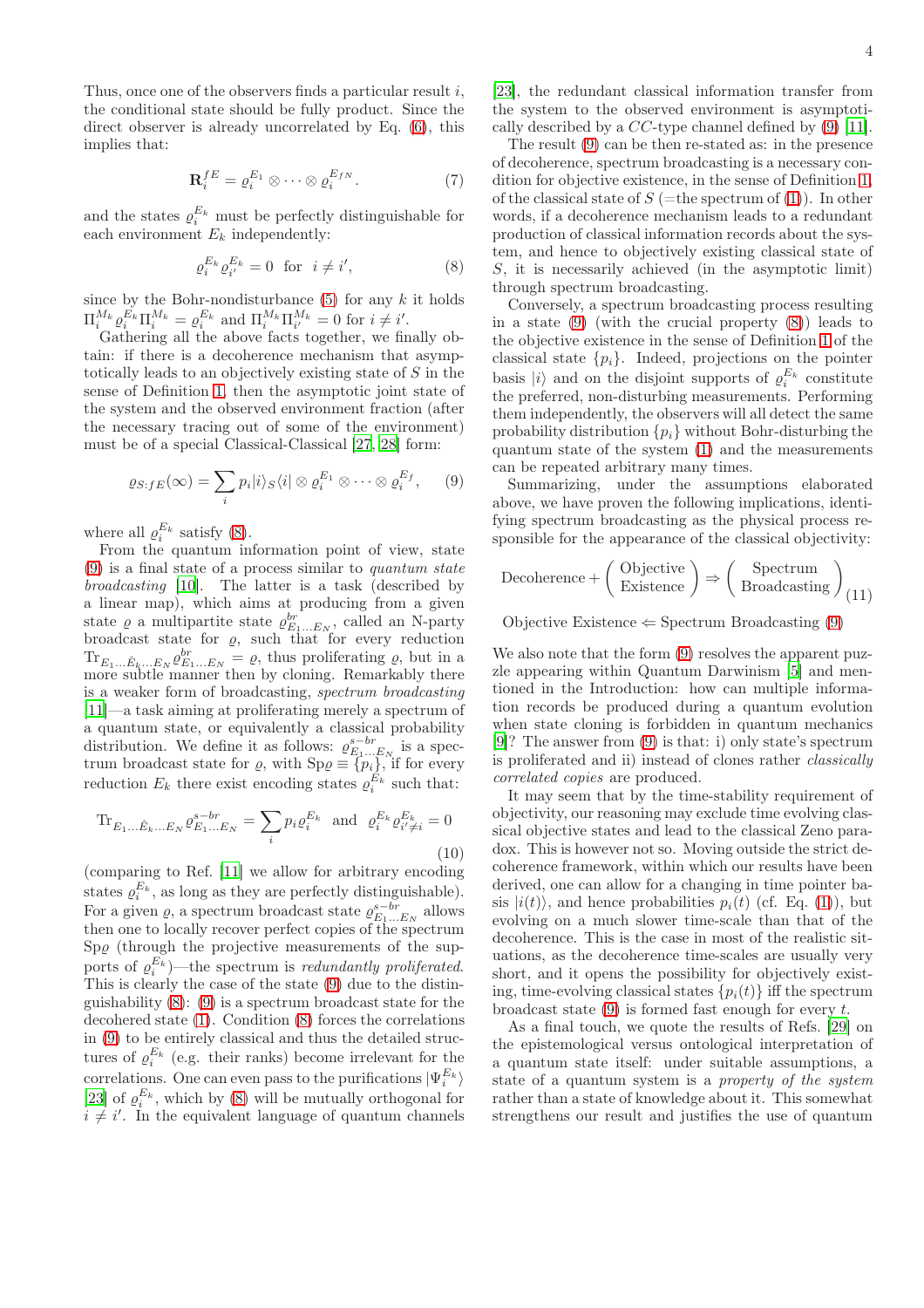states for studying objective existence: the latter gains a certain ontological status, as it intuitively should.

## <span id="page-4-0"></span>III. ENTROPIC CONDITION OF QUANTUM DARWINISM IS NOT A SUFFICIENT CONDITION FOR OBJECTIVITY

In the studies of Quantum Darwinism the objective existence has been so far argued based on a single functional condition, which we will call Quantum Darwinism condition (see e.g. Refs. [\[5](#page-14-4)[–7\]](#page-14-6) and references therein):

$$
I\left(\varrho_{S:JE}\right) = H_S,\tag{12}
$$

where  $I(\varrho_{AB}) \equiv S_{\rm vN}(\varrho_A) + S_{\rm vN}(\varrho_B) - S_{\rm vN}(\varrho_{AB})$  is the quantum mutual information,  $S_{\rm vN}(\varrho) \equiv -\text{Tr}(\varrho \log \varrho)$ stands for the von Neumann entropy, and  $H_S \equiv$  $S_{\rm vN}[\varrho_S(\infty)] = H(\{p_i\})$  is the entropy of the decohered state [\(1\)](#page-1-1). Condition [\(12\)](#page-4-1) has been shown to hold in several models, including environments comprised of photons [\[6\]](#page-14-5) and spins (see e.g. Ref. [\[7\]](#page-14-6)). For finite times t, the equality  $(12)$  is not strict and holds within some error  $\delta(t)$ , which defines the *redundancy*  $R_{\delta}(t)$  as the inverse of the smallest fraction of the environment  $f_{\delta(t)}$ , for which  $I[\varrho_{S:f_{\delta(t)}E}(t)] = [1 - \delta(t)]H_S$ . When satisfied, [\(12\)](#page-4-1) implies that the mutual information between the system and the environment fraction is a constant function of the fraction size  $f$  (up to an error  $\delta$  for finite times) and the plot of I against f exhibits a characteristic plateau, called the classical plateau (see e.g. Ref. [\[5\]](#page-14-4)). The appearance of this plateau has been heuristically explained in the Quantum Darwinism literature as a consequence of the redundancy: classical information about the system exists in many copies in the environment fractions and can be accessed independently and without perturbing the system by many observers, thus leading to objective existence of a state of  $S$  [\[5\]](#page-14-4). Those far reaching statements has been based only on the condition [\(12\)](#page-4-1).

But the motivation behind using [\(12\)](#page-4-1) to prove the objective existence is somewhat doubtful as it comes solely from the classical world [\[5\]](#page-14-4): in the classical information science condition [\(12\)](#page-4-1) is equivalent to a perfect correlation of both systems [\[30](#page-15-18)]. That is one system has a full information about the other and indeed in a multipartite setting this information thus exists objectively, in accord with the Definition [1.](#page-1-0) But in the quantum world the situation is very different [\[31](#page-15-19)]: surprisingly, Quantum Darwinism condition [\(12\)](#page-4-1) alone is not sufficient to guarantee objectivity in the sense of Definition [1](#page-1-0) (see also Ref. [\[32](#page-15-20)] in this context). It is clear that the spectrum broadcast states  $(9)$  satisfy  $(12)$ , but there are also entangled states satisfying it, thus violating the form [\(9\)](#page-3-1), derived from the Definition [1](#page-1-0) as a necessary condition for objectivity. As a simple example consider the following state of two qubits:

$$
\varrho_{AB} \equiv p P_{(a|00\rangle + b|11\rangle)} + (1-p) P_{(a|01\rangle + b|10\rangle)},\tag{13}
$$

where  $P_{\psi} \equiv |\psi\rangle\langle\psi|, p \neq 1/2, a = \sqrt{p}$  and  $b = \sqrt{1-p}$ . Then the partial state  $\rho_B = \tilde{p}|0\rangle\langle 0| + (1 - \tilde{p})|1\rangle\langle 1|,$  $\tilde{p} \equiv pa^2 + (1-p)b^2$  is diagonal in the basis  $|0\rangle, |1\rangle$  and moreover  $S_{\rm vN}(\varrho_A) = S_{\rm vN}(\varrho_{AB}) \equiv h(p)$  (the binary Shannon entropy [\[30](#page-15-18)]), so that the Quantum Darwinism condition holds:  $I(\varrho_{AB}) = S_{\rm vN}(\varrho_B) = H_B$ ,  $H_B = h(\tilde{p})$ , but the systems are nevertheless entangled, which one verifies directly through the PPT criterion [\[33\]](#page-15-21).

<span id="page-4-1"></span>Thus, by the results of the previous Section, we argue that the functional criterion [\(12\)](#page-4-1) is not enough and the objective existence, as defined by Definition [1,](#page-1-0) should be proven at the structural level of quantum sates. In particular, if the spectrum broadcasting form [\(9\)](#page-3-1) can be asymptotically derived in a given model, this will guarantee the objective existence. The paradigmatic shift with respect to the earlier works on Decoherence Theory and Quantum Darwinism we propose here, is that the core object of the analysis should be the structure of the full quantum state of the system S and the observed environment  $fE$ , rather than the partial state of the system only (Decoherence Theory) or informationtheoretical functions (Quantum Darwinism). Below we present such a state-based analysis and explicitly derive spectrum broadcasting states in the emblematic example for Decoherence Theory and Quantum Darwinism: a small dielectric sphere illuminated by photons (see e.g. Refs. [\[6,](#page-14-5) [14](#page-15-4)[–17\]](#page-15-5)).

## <span id="page-4-3"></span>IV. THE EMBLEMATIC EXAMPLE OF COLLISIONAL DECOHERENCE AND QUANTUM DARWINISM

### A. Basic Assumptions And Methods

We first introduce the model, following the usual treatment (see e.g. Refs.  $[6, 14, 15, 17]$  $[6, 14, 15, 17]$  $[6, 14, 15, 17]$  $[6, 14, 15, 17]$ ). The system  $S$  is a sphere of radius a and relative permittivity  $\epsilon$ , bombarded by a constant flux of photons, which constitute the multiple environments (see Fig. [1\)](#page-5-0) and decohere the sphere. The sphere can be located only at two positions:  $\vec{x}_1$  or  $\vec{x}_2$ , so that effectively its state-space is that of a qubit  $\mathcal{H}_S \equiv \mathbb{C}^2$  with a preferred orthonormal (due to the mutual exclusiveness) basis  $|\vec{x}_1\rangle$ ,  $|\vec{x}_2\rangle$ , which will become the pointer basis. This greatly simplifies the analysis, yet allows the essence of the effect to be observed. The sphere is sufficiently massive, compared to the energy of the incoming radiation, so that the recoil due to the scattering photons can be totally neglected and photons' energy is conserved, i.e. the scattering is elastic.

The environmental photons are assumed not energetic enough to individually resolve the sphere's displacement  $\Delta x \equiv |\vec{x}_2 - \vec{x}_1|$ :

<span id="page-4-2"></span>
$$
k\Delta x \ll 1,\tag{14}
$$

where  $\hbar k$  is some characteristic photon momentum (the exact sens of it will be clear in what follows). Otherwise, each individual photon would be able to resolve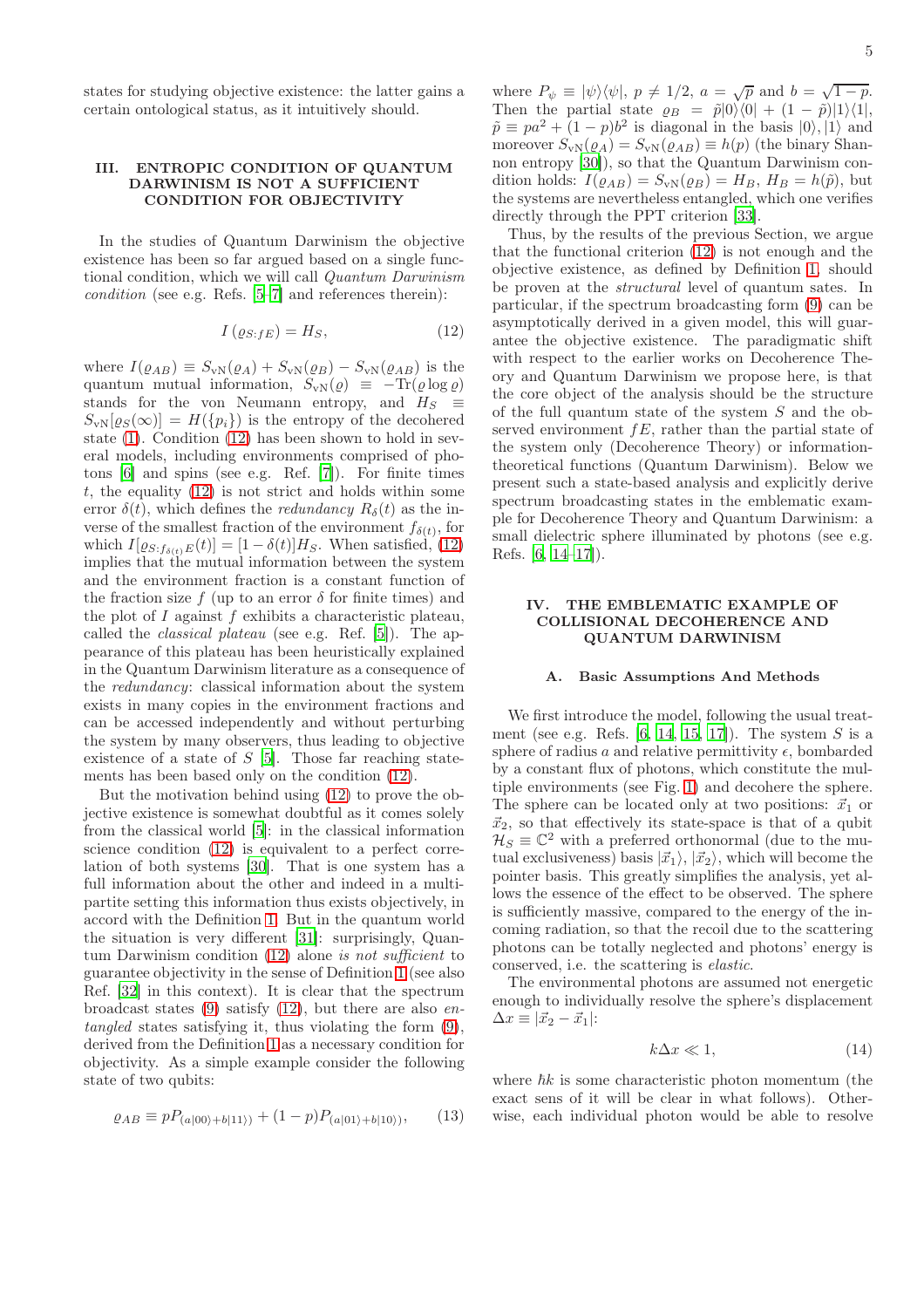

<span id="page-5-0"></span>FIG. 1: The emblematic example of Decoherece Theory and Quantum Darwinism revisited and studied in this work. A small dielectric sphere  $S$  of radius  $a$  and relative permittivity  $\epsilon$  is illuminated by a constant flux of photons (represented by green spots). The photons constitute the environments  $E$  of the sphere. The sphere can be at two possible locations  $\vec{x}_1$  and  $\vec{x}_2$ , separated by a distance  $\Delta x$ , much larger than the effective photon wavelengths  $k\Delta x \ll 1$ . Photons scatter elastically and slightly differently depending on where the sphere is, but this difference is vanishingly small for each individual scattering—the information about the sphere's position is diluted in the photonic environment. However, when grouped into macroscopic fractions, the photons become collectively almost perfectly resolving and the classical information about the sphere becomes available in the environment in multiple copies. We calculate the full post-scattering state of the sphere and a macroscopic fraction of the photons in the dipole approximation  $ka \ll 1$  and show that this redundant proliferation of information is described by spectrum broadcasting [\(9\)](#page-3-1). For technical reasons, we use box normalization: the sphere and the photons are enclosed in a large cubic box of edge L and the photon momentum eigenstates  $|\vec{k}\rangle$  obey periodic boundary conditions.

the position of the sphere and studying multiple environments would not bring anything new. On the technical side, following the traditional approach [\[6,](#page-14-5) [14](#page-15-4), [15](#page-15-22), [17\]](#page-15-5), we describe the photons in a simplified way using box normalization: we assume that the sphere and the photons are enclosed in a large box of edge L and volume  $V = L<sup>3</sup>$  (see Fig. [1\)](#page-5-0) and photon momentum eigenstates  $|\vec{k}\rangle$  obey periodic boundary conditions. Although a more rigorous treatment was developed in Ref. [\[16](#page-15-23)] with well localized photon states, we choose this traditional heuristic approach as, at the expense of a mathematical rigor, it allows to expose the physical situation more clearly, without unnecessary mathematical details (we remark that the findings of Ref. [\[16\]](#page-15-23) agree, up to an insignificant numerical factor, with the previous works using box normalization). After dealing with formally divergent terms, we remove the box through the thermodynamic

limit (signified by  $\cong$ ) [\[6](#page-14-5), [17](#page-15-5)]:

<span id="page-5-4"></span>
$$
V \to \infty, N \to \infty, \frac{N}{V} = \text{const}, \tag{15}
$$

that is we expand the box and add more photons, keeping the photon density constant, as the relevant physical quantity is the radiative power, proportional to  $N/V$ . The thermodynamic limit is crucial in the sense that it defines micro- and macroscopic regimes, which will turn to be qualitatively very distinct.

The detailed dynamics of each individual scattering is irrelevant—the individual scatterings are treated asymptotically in time. The interaction time t enters the model differently, thought the number of scattered photons. It may be called a "macroscopic time". Assuming photons come from the area of  $L^2$  (see Fig. [1\)](#page-5-0) at a constant rate  $N$  photons per volume  $V$  per unit time, the amount of scattered photons from  $t = 0$  to t is:

<span id="page-5-3"></span><span id="page-5-1"></span>
$$
N_t \equiv L^2 \frac{N}{V} c t,\tag{16}
$$

where  $c$  is the speed of light. Throughout the calculations we work with a fixed time  $t$  and pass to the asymptotic limit  $t/\tau_D \to \infty$  (signified by  $\approx$  or  $\infty$ ) at the very end.

Since multiphoton scatterings can be neglected and all the photons are treated equally (symmetric environments), the effective sphere-photons interaction up to time  $t$  is of a controlled-unitary form:

$$
U_{S:E}(t) \equiv \sum_{i=1,2} |\vec{x}_i\rangle\langle\vec{x}_i| \otimes \underbrace{\mathbf{S}_i \otimes \cdots \otimes \mathbf{S}_i}_{N_t},\qquad(17)
$$

where (assuming translational invariance of the photon scattering)  $\mathbf{S}_i \equiv \mathbf{S}_{\vec{x}_i} = e^{-i\vec{x}_i \cdot \vec{k}} \mathbf{S}_0 e^{i\vec{x}_i \cdot \vec{k}}$  is the scattering matrix (see e.g. Ref. [\[35\]](#page-15-24)) when the sphere is at  $\vec{x}_i$ ,  $S_0$ is the scattering matrix when the sphere is at the origin, and  $\vec{h} \vec{\hat{k}}$  is the photon momentum operator. Due to the elastic scattering,  $S_i$ 's have non-zero matrix elements only between the states  $|\vec{k}\rangle$  of the same energy  $\hbar c|\vec{k}|$ . In the sector [\(14\)](#page-4-2) the interaction [\(17\)](#page-5-1) is vanishingly small at the level of each individual photon [\[17\]](#page-15-5): in the thermodynamic limit  $\mathbf{S}_1 \cong \mathbf{S}_2$  (in a suitable sense we clarify later), and hence  $\sum_i |\vec{x}_i\rangle\langle \vec{x}_i| \otimes \mathbf{S}_i \cong \mathbf{1} \otimes \mathbf{S}$ . Surprisingly, this will not be true for macroscopic groups of photons. We also note that unlike in the previous treatments [\[6,](#page-14-5) [14](#page-15-4)– [17](#page-15-5)], already at this moment we explicitly include in the description all the photons scattered up to the fixed time t. Finally, the preferred role of the basis  $|\vec{x}_i\rangle$  is already singled out now by the form of the interaction [\(17\)](#page-5-1) [\[5\]](#page-14-4).

<span id="page-5-2"></span>Following our critique of the Quantum Darwinism condition [\(12\)](#page-4-1), we analyze the model at the level of states. We need several ingredients. First, the initial, prescattering "in" state, is as usually assumed a *full product*:

$$
\varrho_{S:E}(0) \equiv \varrho_0^S \otimes (\varrho_0^{ph})^{\otimes N_t},\tag{18}
$$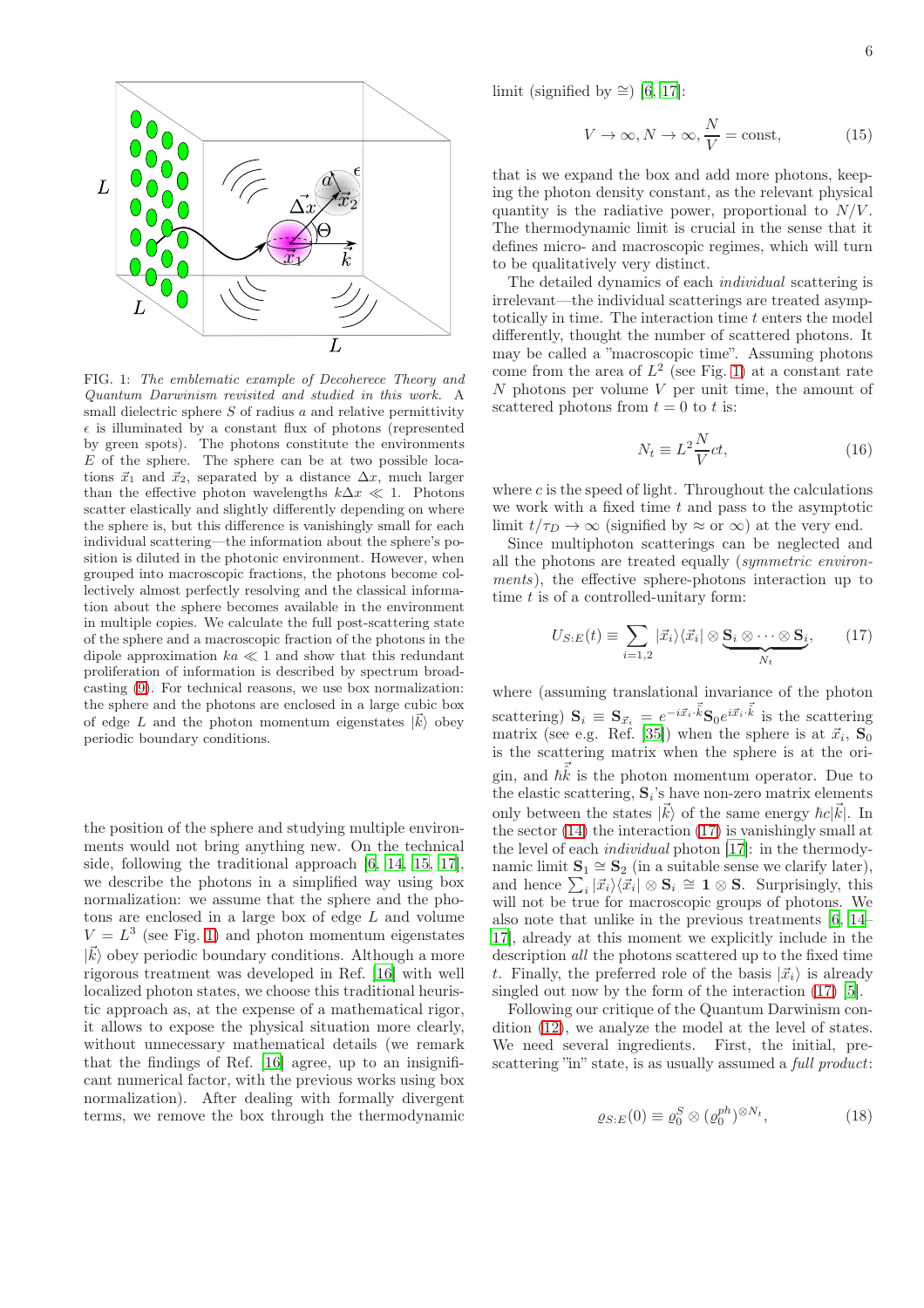with  $\varrho_0^S$  having coherences in the preferred basis  $|\vec{x}_i\rangle$  and  $\varrho_0^{ph}$  some initial states of the photons (the environments are by assumption symmetric). Next, we introduce a crucial environment coarse-graining [\[5\]](#page-14-4): the full environment (i.e. all the  $N_t$  photons) is divided into a number of macroscopic fractions, each containing  $mN_t$  photons,  $0 \leq m \leq 1$  (Fig. [2\)](#page-6-0). By macroscopic we will always understand "scaling with the total number of photons  $N_t$ ". By definition, these are the environment fractions accessible to the independent observers from Section [II.](#page-1-3) Such a division may seem artificial and arbitrary, as e.g. the choice of  $m$  is unspecified. However, observe that in typical situations detectors used to monitor fractions of the environment, e.g. eyes, have some minimum detection thresholds—some minimum amount of radiative energy delivered in a given time interval is needed to trigger the detection. Each macroscopic fraction  $mN_t$  is meant to reflect that detection threshold. Its concrete value (the fraction size  $m$ ) is for our analysis irrelevant—it is enough that it scales with  $N_t$ . This coarse-graining procedure is analogous to the one used e.g. in the description of liquids [\[36\]](#page-15-25): each point of a liquid (a macro-fraction  $m$  here) is in reality composed of a suitable large number of microparticles (individual photons). It is also employed in mathematical approach to von Neumann measurements using, so called, macroscopic observables (see e.g. Ref. [\[37](#page-15-26)] and the references therein).

Thus, we divide the detailed initial state of the environment  $(\varrho_0^{ph})^{\otimes N_t}$  into  $M \equiv 1/m$  macroscopic fractions:

<span id="page-6-1"></span>
$$
\underbrace{\varrho_0^{ph} \otimes \cdots \otimes \varrho_0^{ph}}_{N_t} = \underbrace{\varrho_0^{ph} \otimes \cdots \otimes \varrho_0^{ph}}_{mN_t} \otimes \cdots \otimes \underbrace{\varrho_0^{ph} \otimes \cdots \otimes \varrho_0^{ph}}_{mN_t}
$$
\n
$$
\equiv \underbrace{\varrho_0^{mac} \otimes \cdots \otimes \varrho_0^{mac}}_{M}, \qquad (19)
$$

where  $\varrho_0^{mac} \equiv (\varrho_0^{ph})^{\otimes mN_t}$  is the initial state of each macroscopic fraction (macro-state for brevity).

After all the  $N_t$  photons have scattered, the asymptotic (in the sense of the scattering theory) "out" state  $\varrho_{S:E}(t) \equiv U_{S:E}(t)\varrho_{S:E}(0)U_{S:E}(t)^{\dagger}$ , is given from Eqs. [\(17,](#page-5-1)[18,](#page-5-2)[19\)](#page-6-1) by

<span id="page-6-2"></span>
$$
\varrho_{S:E}(t) = \sum_{i=1,2} \langle \vec{x}_i | \varrho_0^S \, \vec{x}_i \rangle |\vec{x}_i \rangle \langle \vec{x}_i | \otimes \underbrace{\varrho_i^{mac}(t) \otimes \cdots \otimes \varrho_i^{mac}(t)}_{M} (20) + \sum_{i \neq j} \langle \vec{x}_i | \varrho_0^S \, \vec{x}_j \rangle |\vec{x}_i \rangle \langle \vec{x}_j | \otimes \underbrace{\left(\mathbf{S}_i \varrho_0^{ph} \mathbf{S}_j^{\dagger}\right)^{\otimes mN_t} \otimes \cdots (21)}_{M}
$$

where

<span id="page-6-4"></span>
$$
\varrho_i^{mac}(t) \equiv \left(\mathbf{S}_i \varrho_0^{ph} \mathbf{S}_i^{\dagger}\right)^{\otimes mN_t}, \, i = 1, 2. \tag{22}
$$

By the argument of Section [II,](#page-1-3) in order to have a chance to observe the broadcasting state [\(9\)](#page-3-1), we trace out some of the environment. In the current model it is important

7



<span id="page-6-0"></span>FIG. 2: Coarse-graining of the environment. Schematic representation of a division of the whole environment—all the photons scattered in time  $t$  (cf. Eq. [\(16\)](#page-5-3)), into  $M$  equal macroscopic fractions  $mN_t$ . Only one fraction (bounded by the red cubic cage) is shown for clarity. The macro-fractions represent sensitivity of the detectors used to observe the scattered photons, e.g. an eye. The exact size of the fraction given by the number  $m \in [0, 1]$  is irrelevant for our analysis, it is enough that it scales with the total photon number  $N_t$ .

that the forgotten fraction must be macroscopic: we assume that  $fM$ ,  $0 \le f \le 1$  out of all M macro-fractions of Eq. [\(19\)](#page-6-1) are observed, while the rest,  $(1-f)M$ , is traced out. The resulting partial state reads (cf. Eqs. [\(20,21\)](#page-6-2)):

<span id="page-6-3"></span>
$$
\varrho_{S:fE}(t) = \sum_{i=1,2} \langle \vec{x}_i | \varrho_0^S \, \vec{x}_i \rangle | \vec{x}_i \rangle \langle \vec{x}_i | \otimes [\varrho_i^{mac}(t)]^{\otimes fM}(23)
$$

$$
+ \sum_{i \neq j} \langle \vec{x}_i | \varrho_0^S \, \vec{x}_j \rangle \left( \text{Tr} \mathbf{S}_i \varrho_0^{ph} \mathbf{S}_j^{\dagger} \right)^{(1-f)N_t} | \vec{x}_i \rangle \langle \vec{x}_j | \otimes
$$

$$
\otimes \left( \mathbf{S}_i \varrho_0^{ph} \mathbf{S}_j^{\dagger} \right)^{\otimes fN_t} . \tag{24}
$$

We finally demonstrate that in the soft scattering sector [\(14\)](#page-4-2), the above state is asymptotically of the broadcast form [\(9\)](#page-3-1) by showing that in the deep decoherence regime  $t \gg \tau_D$  two effects take place:

1. The coherent part  $\varrho_{S:fg}^{i\neq j}(t)$  given by Eq. [\(24\)](#page-6-3) vanishes in the trace norm:

$$
||\varrho_{S:fE}^{i\neq j}(t)||_{\text{tr}} \equiv \text{Tr}\sqrt{\left[\varrho_{S:fE}^{i\neq j}(t)\right]^{\dagger} \varrho_{S:fE}^{i\neq j}(t)} \approx 0. \qquad (25)
$$

2. The post-scattering macroscopic states  $\varrho_i^{mac}(t)$  (cf. Eq. [\(22\)](#page-6-4)) become perfectly distinguishable:

<span id="page-6-6"></span><span id="page-6-5"></span>
$$
\varrho_1^{mac}(t)\varrho_2^{mac}(t) \approx 0,\t\t(26)
$$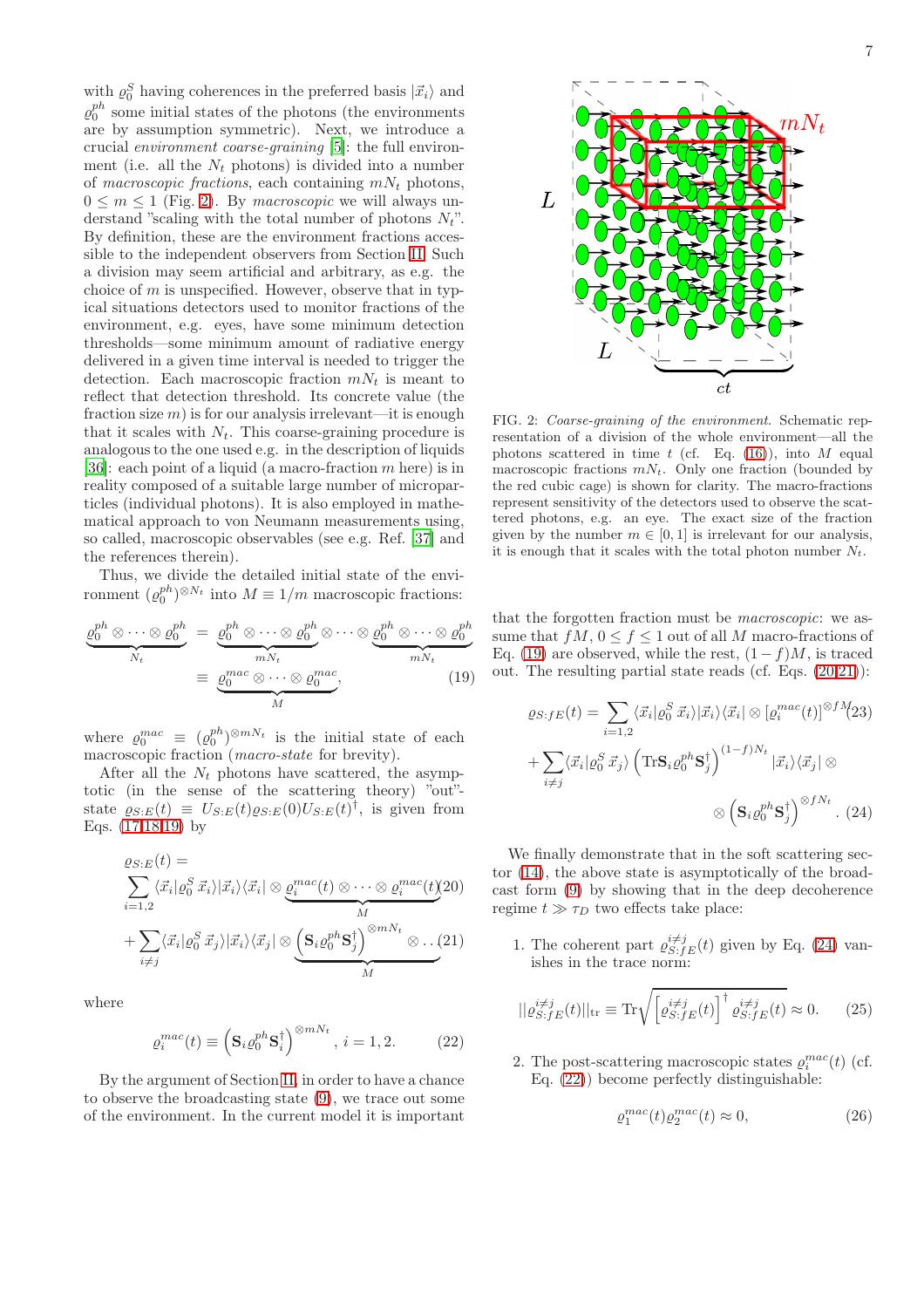or equivalently using the generalized overlap [\[38\]](#page-15-27):

<span id="page-7-6"></span>
$$
B\left[\varrho_1^{mac}(t), \varrho_2^{mac}(t)\right] \equiv
$$
  

$$
\equiv \text{Tr}\sqrt{\sqrt{\varrho_1^{mac}(t)}\varrho_2^{mac}(t)}\sqrt{\varrho_1^{mac}(t)} \approx 0, (27)
$$

despite of the individual (microsopic) states becoming equal in the thermodynamic limit.

The first mechanism above is the usual decoherence of S by fE—the suppression of coherences in the preferred basis  $|\vec{x}_i\rangle$ . Some form of quantum correlations may still survive it, since the resulting state [\(23\)](#page-6-3) is generally of a Classical-Quantum (CQ) form [\[39\]](#page-15-28). Those relict forms of quantum correlations are damped by the second mechanism: the asymptotic perfect distinguishability [\(26\)](#page-6-5) of the post-scattering macro-states  $\rho_i^{mac}(t)$ . Thus, the state  $\rho_{S;fE}(\infty)$  becomes of the spectrum broadcast form [\(9\)](#page-3-1) for the distribution:

<span id="page-7-5"></span>
$$
p_i = \langle \vec{x}_i | \varrho_0^S \, \vec{x}_i \rangle,\tag{28}
$$

which by implications  $(11)$  gains objective existence in the sense of Definition [1.](#page-1-0)

#### B. Broadcasting Phase - Pure Environments

For greater transparency, we first demonstrate the mechanisms [\(25](#page-6-6)[,26\)](#page-6-5), and hence a formation of the broadcast state [\(9\)](#page-3-1), in a case of pure initial environments:

<span id="page-7-0"></span>
$$
\varrho_{ph}^0 \equiv |\vec{k}_0\rangle\langle\vec{k}_0|, \ k_0 \Delta x \ll 1,\tag{29}
$$

i.e. all the photons come from the same direction and have the same momenta  $\hbar k_0$ ,  $k_0 \equiv |k_0|$ , satisfying [\(14\)](#page-4-2). To show [\(25\)](#page-6-6), observe that  $\varrho_{S:fE}^{i\neq j}(t)$ , defined by Eq. [\(24\)](#page-6-3), is of a simple form in the basis  $|\vec{x}_i\rangle$ :

<span id="page-7-7"></span>
$$
\varrho_{S:fE}^{i \neq j}(t) = \begin{bmatrix} 0 & \gamma C \\ \gamma^* C^\dagger & 0 \end{bmatrix},\tag{30}
$$

where  $\gamma \equiv \langle \vec{x}_1 | \varrho_0^S \vec{x}_2 \rangle (\text{Tr} \mathbf{S}_1 \varrho_0^{ph} \mathbf{S}_2^{\dagger})^{(1-f)N_t}$  and  $C \equiv$  $(\mathbf{S}_1 \varrho_0^{ph} \mathbf{S}_2^{\dagger})^{\otimes fN_t}$ . Since  $\mathbf{S}_i$ 's are unitary and  $\varrho_0^{ph} \geq 0$ ,  $\text{Tr}\varrho_0^{ph}=1$ , we obtain:

<span id="page-7-2"></span>
$$
||\varrho_{S:fE}^{i\neq j}(t)||_{\text{tr}} =
$$
  

$$
|\gamma| \text{Tr} \left( \mathbf{S}_1 \varrho_0^{ph} \mathbf{S}_1^{\dagger} \right)^{\otimes fN_t} + |\gamma| \text{Tr} \left( \mathbf{S}_2 \varrho_0^{ph} \mathbf{S}_2^{\dagger} \right)^{\otimes fN_t} (31)
$$

$$
=2|\langle \vec{x}_1|\varrho_0^S \,\vec{x}_2\rangle| \left| \text{Tr}\mathbf{S}_1 \varrho_0^{ph} \mathbf{S}_2^{\dagger} \right|^{(1-f)N_t} \tag{32}
$$

The decoherence factor  $|\text{Tr} \mathbf{S}_1 \varrho_0^{ph} \mathbf{S}_2^{\dagger}|^{(1-f)N_t}$  for the pure case [\(29\)](#page-7-0) has been extensively studied before (see. e.g. Refs. [\[6](#page-14-5), [14](#page-15-4)[–17\]](#page-15-5)). Let us briefly recall the main results. Under the condition [\(14\)](#page-4-2) and using the classical cross section of a dielectric sphere in the dipole approximation  $k_0 a \ll 1$ , one obtains in the box normalization:

<span id="page-7-1"></span>
$$
\langle \vec{k}_0 | \mathbf{S}_2^{\dagger} \mathbf{S}_1 \vec{k}_0 \rangle = 1 + i \frac{8 \pi \Delta x k_0^5 \tilde{a}^6}{3L^2} \cos \Theta
$$

$$
- \frac{2 \pi \Delta x^2 k_0^6 \tilde{a}^6}{15L^2} \left( 3 + 11 \cos^2 \Theta \right) + O\left[ \frac{(k_0 \Delta x)^3}{L^2} \right], (33)
$$

where  $\Theta$  is the angle between the incoming direction  $k_0$ and the displacement vector  $\vec{\Delta x} \equiv \vec{x}_2 - \vec{x}_1$  and  $\tilde{a} \equiv a/(\epsilon - \epsilon)$  $1)/(\epsilon+2)]^{1/3}$ . This implies:

<span id="page-7-3"></span>
$$
\left| \text{Tr} \mathbf{S}_1 \varrho_0^{ph} \mathbf{S}_2^{\dagger} \right|^{(1-f)N_t} = \left| \langle \vec{k}_0 | \mathbf{S}_2^{\dagger} \mathbf{S}_1 \vec{k}_0 \rangle \right|^{(1-f)N_t} \cong
$$
\n
$$
\left[ 1 - \frac{2\pi \Delta x^2 k_0^6 \tilde{a}^6}{15L^2} \left( 3 + 11 \cos^2 \Theta \right) \right]^{L^2 (1-f) \frac{N}{V}ct} \tag{34}
$$
\n
$$
\text{therm.} \quad -\frac{(1-f)}{2} t \tag{35}
$$

$$
\xrightarrow{\text{therm.}} e^{-\frac{(1-j)}{\tau_D}t}.\tag{35}
$$

In the second line above we used Eq. [\(33\)](#page-7-1) up to the leading order in  $1/L$ ; in the last line we removed the box normalization through the thermodynamical limit [\(15\)](#page-5-4) and thus obtained the decoherence time [\[6](#page-14-5), [17](#page-15-5)]:

$$
\tau_D^{-1} \equiv \frac{2\pi}{15} \frac{N}{V} \Delta x^2 c k_0^6 \tilde{a}^6 \left(3 + 11 \cos^2 \Theta\right). \tag{36}
$$

Eqs. [\(32](#page-7-2)[,35\)](#page-7-3) imply that  $||\varrho_{S:fE}^{i\neq j}(t)||_{\text{tr}} \leq$  $2e^{-(1-f)t/\tau_D} |\langle \vec{x}_1 | \varrho_0^S \vec{x}_2 \rangle$ , since the sequence  $(1+x/N)^N$ is monotonically increasing. As a result, whenever we forget a macroscopic fraction of the environment  $(f < 1)$ , the resulting coherent part  $\rho_{S:fg}^{i \neq j}(t)$  decays in the trace norm exponentially, with the characteristic time  $\tau_D/(1-f)$ . This completes the first step [\(25\)](#page-6-6).

The asymptotic orthogonalization [\(26\)](#page-6-5) is also straightforward to show in the case of pure environments. The post-scattering states of the environment macrofractions, Eq. [\(22\)](#page-6-4), are all pure:

$$
\varrho_i^{mac}(t) = \left(\mathbf{S}_i|\vec{k}_0\rangle\langle\vec{k}_0|\mathbf{S}_i^{\dagger}\right)^{\otimes mN_t} \equiv |\Psi_i^{mac}(t)\rangle\langle\Psi_i^{mac}(t)|,\tag{37}
$$

so it is enough to consider their overlap:

<span id="page-7-4"></span>
$$
|\langle \Psi_2^{mac}(t) | \Psi_1^{mac}(t) \rangle| = \left| \langle \vec{k}_0 | \mathbf{S}_2^{\dagger} \mathbf{S}_1 \vec{k}_0 \rangle \right|^{L^2 m \frac{N}{V} ct} (38)
$$

$$
\xrightarrow{\text{therm.}} e^{-\frac{m}{\tau_D}t}.\tag{39}
$$

Thus, for  $t \gg \tau_D$  the states of the macro-fractions  $\Psi_i^{mac}(t)$  asymptotically orthogonalize and moreover on the same timescale  $\tau_D$  as the decay of the coherent part described by Eq. [\(39\)](#page-7-4) (note that  $0 < m, f < 1$  so the timescales from Eqs. [\(35,](#page-7-3)[39\)](#page-7-4) do not differ considerably). This shows the asymptotic formation of the broadcast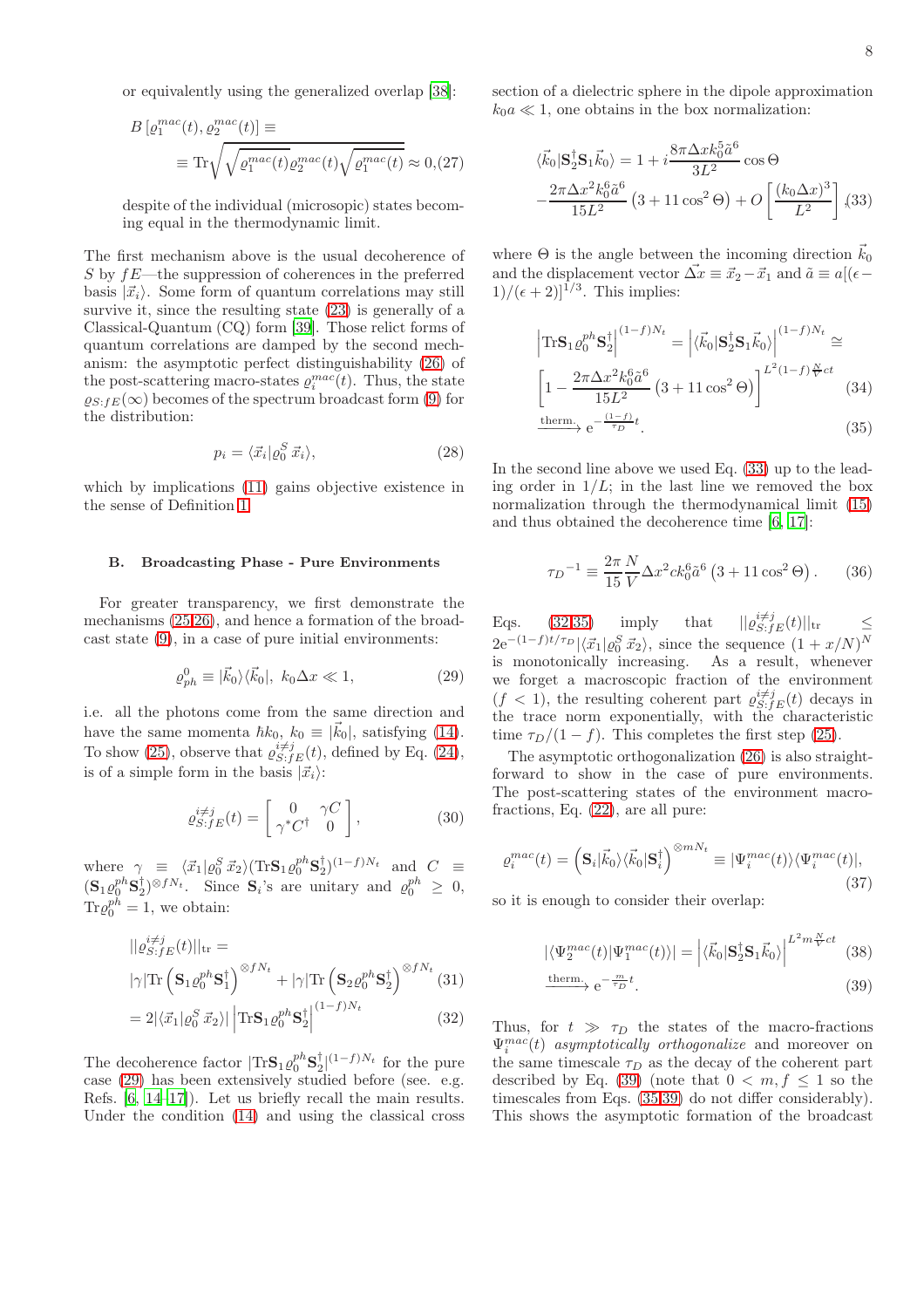state [\(9\)](#page-3-1) with pure encoding states  $\rho_i^{E_k}$ :

<span id="page-8-0"></span>
$$
\varrho_{S:fE}(0) = \varrho_0^S \otimes \underbrace{\varrho_0^{mac} \otimes \cdots \otimes \varrho_0^{mac}}_{fM} \xrightarrow[t \to \text{therm.}]{t \gg \tau_D} \varrho_{S:fE}(\infty) =
$$
\n
$$
\sum_{i=1,2} p_i |\vec{x}_i\rangle \langle \vec{x}_i| \otimes \underbrace{i^{mac}\rangle \langle i^{mac} | \otimes \cdots \otimes |i^{mac}\rangle \langle i^{mac} |}_{fM}, \tag{40}
$$

where  $p_i$  is given by Eq. [\(28\)](#page-7-5) and  $|i^{mac}\rangle \equiv |\Psi_i^{mac}(\infty)\rangle$ emerges as the non-disturbing environmental basis in the space of each macro-fraction, spanning a two-dimensional subspace, which carries the correlation between the macro-fraction and the sphere (this basis depends on the initial state  $|\vec{k}_0\rangle$ ). Thus, the correlations become effectively among the qubits. The full process [\(40\)](#page-8-0) is a combination of the measurement of the system in the pointer basis  $|\vec{x}_i\rangle$  and spectrum broadcasting of the result, described by a CC-type channel [\[11](#page-15-1)] :

$$
\Lambda_{\infty}^{S \to fE}(\varrho_0^S) \equiv \sum_i \langle \vec{x}_i | \varrho_0^S \, \vec{x}_i \rangle | i^{mac} \rangle \langle i^{mac} |^{\otimes fM}.\tag{41}
$$

Quantum Darwinism condition [\(12\)](#page-4-1) and the classical plateau follow now form the Eq. [\(40\)](#page-8-0):

<span id="page-8-1"></span>
$$
I[\varrho_{S:fE}(t)] \approx H_S,\tag{42}
$$

because of the conditions [\(25,](#page-6-6)[27\)](#page-7-6) (see Appendix [A](#page-13-0) for the details). Thus the mutual information becomes asymptotically independent of the fraction  $f$  (as long as it is macroscopic). We stress that in our analysis Eq. [\(42\)](#page-8-1) is derived as a consequence of the spectrum broadcasting.

In Quantum Darwinism simulations for finite, fixed times  $t$  (see e.g. Refs. [\[6](#page-14-5), [17\]](#page-15-5)), one can observe that the formation of the plateau is stronger driven by increasing the time rather than the macro-fraction  $f$  (keeping all other parameters equal). This can be straightforwardly explained by looking at the Eqs. [\(35,](#page-7-3)[39\)](#page-7-4): the fractions  $f, m$  are by definition at most 1, and hence have little effect on the decay of the exponential factors, while  $t$ can be arbitrarily greater than  $\tau_D$ , thus accelerating the formation of the broadcast state [\(40\)](#page-8-0).

There is a very distinct difference in the macro- and microscopic behavior of the environment, already alluded to in Refs. [\[6,](#page-14-5) [17](#page-15-5)]. From Eq.[\(33\)](#page-7-1) it follows that within the sector  $(14)$  the post-scattering states of *individual* photons (*micro-states*)  $|\Psi_i^{mic}\rangle \equiv \mathbf{S}_i|\vec{k}_0\rangle$ , become identical in the thermodynamic limit and hence encode no information about the sphere's localization:

$$
\langle \Psi_2^{\text{mic}} | \Psi_1^{\text{mic}} \rangle \equiv \langle \vec{k}_0 | \mathbf{S}_2^{\dagger} \mathbf{S}_1 \vec{k}_0 \rangle \xrightarrow{\text{therm}} 1. \tag{43}
$$

This is not surprising due to the condition [\(14\)](#page-4-2). On the other hand, and despite of it, by Eq. [\(39\)](#page-7-4) macroscopic groups of photons are able to resolve the sphere's position and in the asymptotic limit resolve it perfectly (Fig. [3\)](#page-8-2). It leads to an appearance of different



<span id="page-8-2"></span>FIG. 3: Orthogonalization of macroscopic states. At the mi*croscopic* level, the individual post-scattering states  $|\Psi_i^{mic}\rangle \equiv$  $\mathbf{S}_i | \vec{k}_0 \rangle$ , corresponding to the sphere being at  $\vec{x}_i$  (represented by the small solid slabs on the left) become identical in the thermodynamic limit (cf. Eq. [\(43\)](#page-8-3)) and hence completely indistinguishable. They carry vanishingly small amount of information about the sphere's localization, which is due to the assumed weak coupling between the sphere and each individual environmental photon [\(14\)](#page-4-2). On the other hand, the collective states of macroscopic fractions  $|\Psi_i^{mac}(t)\rangle\equiv\left(\mathbf{S}_i|\vec{k}_0\rangle\right)^{\otimes mN_t}$ (represented by the big solid slabs on the right) become by Eq. [\(39\)](#page-7-4) more and more distinguishable in the thermodynamic [\(15\)](#page-5-4) and the deep decoherence  $t \gg \tau_D$  limits. Together with the decoherence mechanism [\(25\)](#page-6-6) this leads to a formation of the spectrum broadcast state [\(9\)](#page-3-1) with pure environmental states, and hence to the objective existence of the (classical) state of the sphere in the sense of Definition [1.](#page-1-0)

information-theoretical phases in the model, which we now describe. We stress that the macro-fraction  $m$  can be arbitrarily small (which only prolongs the orthogonalization time, cf. Eq. [\(39\)](#page-7-4)), but must scale with the total number of photons  $N_t$ . Indeed, for a microscopic, i.e. not scaling with  $N_t$ , fraction  $\mu$  the limit [\(43\)](#page-8-3) still holds:  $[\langle \vec{k}_0 | \mathbf{S}_2^{\dagger} \mathbf{S}_1 \vec{k}_0 \rangle]^{\mu}$  therm. Thus, if the observed portion of the environment is microscopic, the asymptotic postscattering state is in fact a product one:

<span id="page-8-4"></span>
$$
\varrho_{S:\mu E}(0) = \varrho_0^S \otimes (\varrho_0^{mac})^{\otimes \mu} \frac{t \gg \tau_D}{\text{therm.}} \varrho_{S:\mu E}(\infty) =
$$

$$
\sum_{i=1,2} p_i |\vec{x}_i\rangle \langle \vec{x}_i| \otimes (\mathbf{S}_i |\vec{k}_0\rangle \langle \vec{k}_0 | \mathbf{S}_i^{\dagger})^{\otimes \mu} = (44)
$$

$$
\left(\sum_{i=1,2} p_i |\vec{x}_i\rangle\langle\vec{x}_i|\right) \otimes |\Psi^{mic}\rangle\langle\Psi^{mic}|^{\otimes \mu},\tag{45}
$$

<span id="page-8-3"></span>where  $|\Psi^{mic}\rangle \equiv \mathbf{S}_1|\vec{k}_0\rangle \cong \mathbf{S}_2|\vec{k}_0\rangle$  because of Eq. [\(43\)](#page-8-3) (and ∼= denotes equality in the thermodynamic limit [\(15\)](#page-5-4)). We call it a "product phase", in which  $I[\varrho_{S:\mu}E(\infty)] = 0$ .

Conversely, if we have access to the full environment, ignoring perhaps only a microscopic fraction  $\mu$ , the arguments leading to Eqs. [\(35](#page-7-3)[,39\)](#page-7-4) do not work anymore, since from Eq. [\(43\)](#page-8-3):

$$
\left|\text{Tr}\mathbf{S}_{1}\varrho_{0}^{ph}\mathbf{S}_{2}^{\dagger}\right|^{\mu}\xrightarrow{\text{therm.}}1,
$$
\n(46)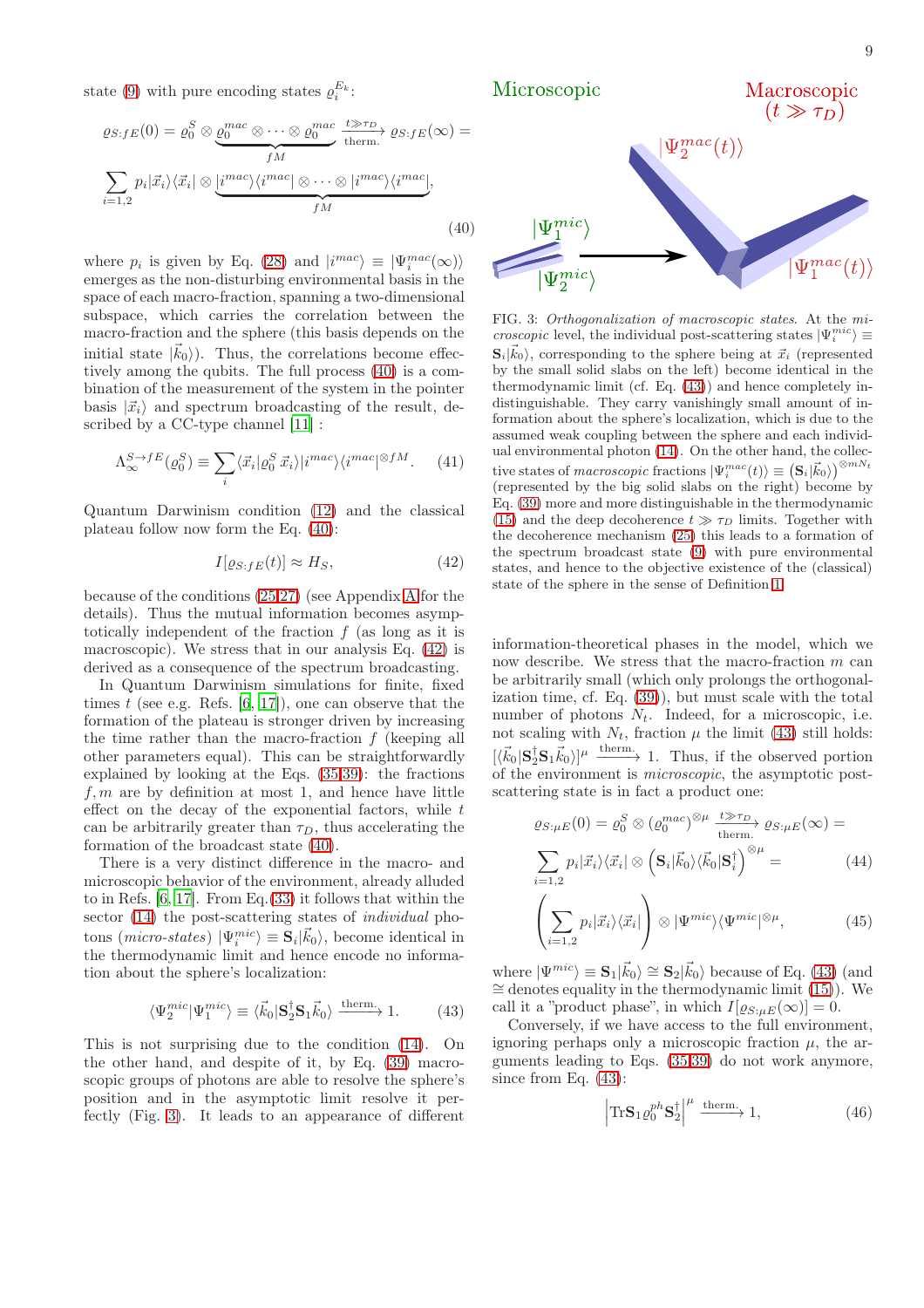

<span id="page-9-0"></span>FIG. 4: Information-theoretical phases. Schematic phase diagram showing three different information-theoretical phases of the model, appearing in the thermodynamic limit [\(15\)](#page-5-4) and in the deep decoherence regime  $t \gg \tau_D$ . The horizontal axis is the macroscopic fraction  $f$  of the environment  $E$  under the observation. Vertical axis represents the asymptotic mutual information between the system S and the macroscopic fraction  $fE, I[\varrho_{S;fE}(\infty)]$ . The plot shows two phase transitions: the first one occurs at  $f = 0$  from the product phase of Eq. [\(45\)](#page-8-4) to the broadcasting phase  $0 < f < 1$  of Eq. [\(40\)](#page-8-0). The second one is from the broadcasting phase to the full information phase at  $f = 1$ , when the observed environment is quantumly correlated with the system. Due to the thermodynamic limit each value of the fraction  $f$  should be understood modulo a microscopic fraction, i.e. a fraction not scaling with the total photon number  $N_t$  (cf. Eq. [\(16\)](#page-5-3)).

and thus there is no decoherence nor orthogonalization. The post-scattering state contains then the full *quan*tum information about the system due to the unsuppressed system-environment entanglement produced by the controlled-unitary interaction [\(17\)](#page-5-1). As a result, the mutual information attains in the thermodynamical limit its maximum value  $I_{max}$  (equal to  $2H_S$  for a pure  $\varrho_0^S$ ) and we call this regime a "full information phase". We note that the rise of  $I_{S:FE}$  above  $H_S$  certifies the presence of entanglement [\[40](#page-15-29)]. The intermediate phase described by Eq. [\(40\)](#page-8-0), we propose to call a "broadcasting phase". The resulting schematic phase diagram is presented in Fig. [4.](#page-9-0) The quantity experiencing discontinuous jumps is the mutual information between the system  $S$  and the observed environment  $fE$ , and the parameter which drives the phase transitions is the fraction size  $f$ . As discussed above, each value of  $f$  has to be understood modulo a micro-fraction. The appearance of the phase diagram is a reflection of both the thermodynamic and the deep decoherence limits and its form is in agreement with the previously obtained results (see e.g. Refs. [\[6](#page-14-5), [17](#page-15-5)]).

# C. Broadcasting Phase - Mixed Environments

We now move to a more general case when the environmental photons are initially in a mixed state. Unlike in the previous studies (see e.g. Refs. [\[6,](#page-14-5) [14](#page-15-4), [17\]](#page-15-5)), we will not assume the thermal blackbody distribution of the photon energies, but consider a general state, diagonal in the momentum basis  $|\vec{k}\rangle$  and concentrated around the energy sector [\(14\)](#page-4-2):

<span id="page-9-1"></span>
$$
\varrho_0^{ph} = \sum_{\vec{k}} p(\vec{k}) |\vec{k}\rangle\langle\vec{k}|, \text{ supp } p \in \{\vec{k} : |\vec{k}| \Delta x \ll 1\} \tag{47}
$$

As before, we work in the box normalization: the momentum eigenstates  $|\vec{k}\rangle$  are discrete box states and the summation is over the box modes. The partial post-scattering state  $\varrho_{S:fE}(t)$  is given by the same Eqs. [\(22-](#page-6-4)[24\)](#page-6-3) with the above  $\varrho_0^{ph}$ . The first step [\(25\)](#page-6-6), i.e. the decay of the coherent part, is the same as before, as nowhere in Eqs. [\(30](#page-7-7)[-32\)](#page-7-2) the purity was used, but the decoherence factor is now modified. In the leading order in  $1/L$  it reads [\[6](#page-14-5), [14,](#page-15-4) [17\]](#page-15-5):

<span id="page-9-4"></span>
$$
\left|\text{Tr}\mathbf{S}_1 \varrho_0^{ph} \mathbf{S}_2^{\dagger}\right|^{(1-f)N_t} \cong
$$
\n
$$
\left[1 - \frac{2\pi \Delta x^2 \tilde{a}^6}{15L^2} \sum_{\vec{k}} p(\vec{k}) k^6 \left(3 + 11 \cos^2 \Theta_{\vec{k}}\right)\right]^{(1-f)N_t}
$$
\n(48)\ntherm.

$$
\xrightarrow{\text{therm.}} \exp\left[-\frac{(1-f)}{\overline{\tau_D}}t\right],\tag{49}
$$

where the modified decoherence time  $\overline{\tau_D}$  is given by [\[34\]](#page-15-30):

<span id="page-9-5"></span>
$$
\overline{\tau_D}^{-1} \equiv \frac{2\pi}{15} \frac{N}{V} \Delta x^2 c \tilde{a}^6 \langle \langle k^6 (3 + 11 \cos^2 \Theta_{\vec{k}}) \rangle \rangle, \quad (50)
$$

and  $\langle \langle \cdot \rangle \rangle$  denotes the averaging with respect to  $p(\vec{k})$ .

Completing the second step [\(27\)](#page-7-6) is more involved (our calculation is partially similar to that of Ref. [\[17\]](#page-15-5)). We first calculate the Bhattacharyya coefficient  $B(\varrho_1, \varrho_2)$  for the individual states  $\varrho_i^{mic} \equiv \mathbf{S}_i \varrho_0^{ph} \mathbf{S}_i^{\dagger}$ . Let:

<span id="page-9-2"></span>
$$
\sqrt{\varrho_1^{mic}} \varrho_2^{mic} \sqrt{\varrho_1^{mic}} \equiv \mathbf{S}_1 \left( \sum_{\vec{k}, \vec{k}''} M_{\vec{k}\vec{k}''} |\vec{k}\rangle \langle \vec{k}''| \right) \mathbf{S}_1^{\dagger}, \quad (51)
$$

where:

<span id="page-9-3"></span>
$$
M_{\vec{k}\vec{k}''} \equiv \sqrt{p(\vec{k})p(\vec{k}'')} \sum_{\vec{k}'} p(\vec{k}') \langle \vec{k} | \mathbf{S}_1^{\dagger} \mathbf{S}_2 \vec{k}' \rangle \langle \vec{k}' | \mathbf{S}_2^{\dagger} \mathbf{S}_1 \vec{k}'' \rangle.
$$
\n(52)

By Eq.  $(47)$  it is supported in the sector  $(14)$ , and we diagonalize it in the leading order in  $1/L$ . For that, we first decompose matrix elements  $M_{\vec{k}\vec{k}^{\prime\prime}}$  in  $1/L$  and keep the leading terms only. Let us write:

$$
S_1^{\dagger} S_2 = 1 - (1 - S_1^{\dagger} S_2) \equiv 1 - b. \tag{53}
$$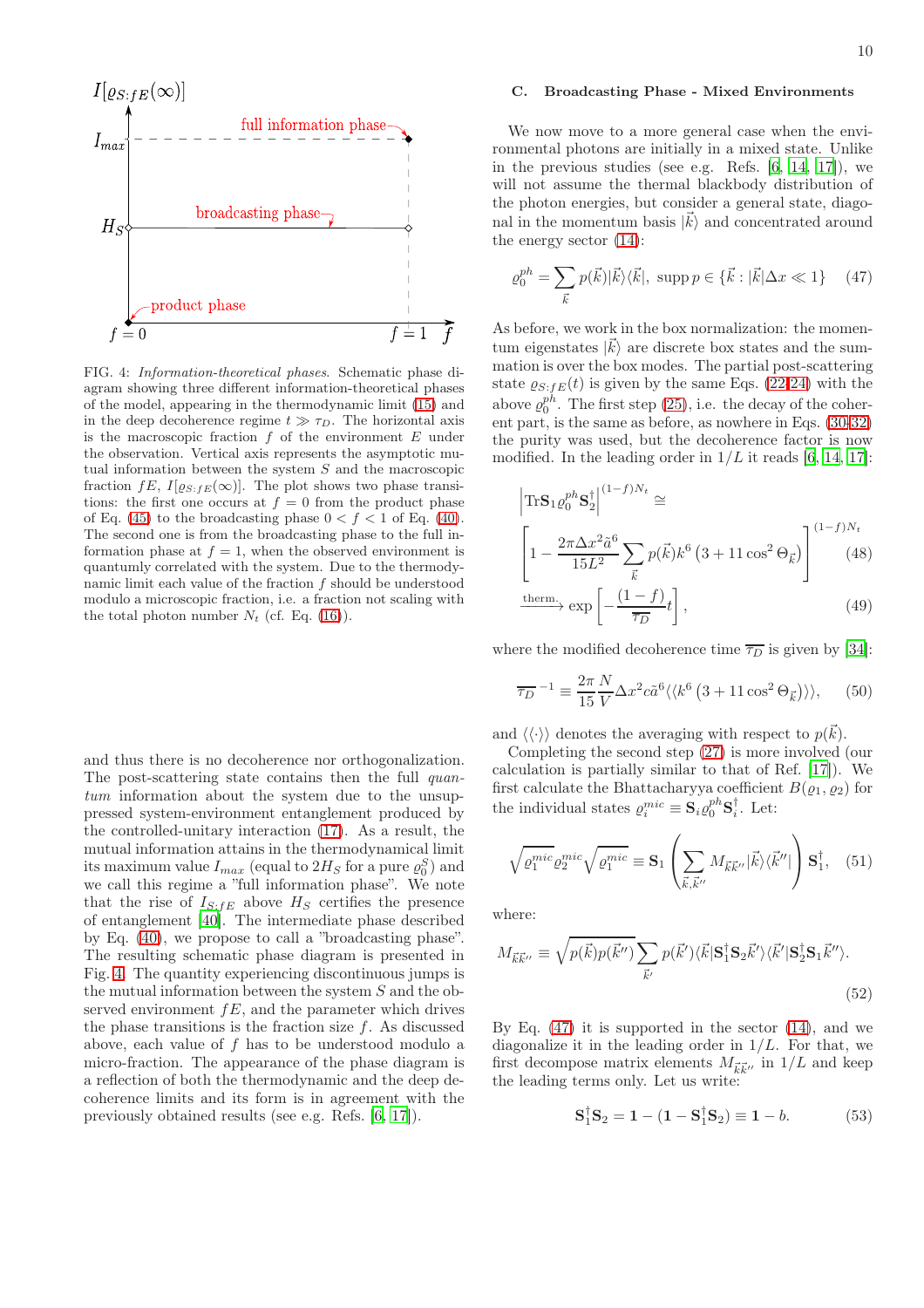Matrix elements of b between vectors satisfying [\(14\)](#page-4-2) are of the order of  $1/L$  at most. Indeed, by Eq. [\(33\)](#page-7-1) the diagonal elements  $b_{\vec{k}\vec{k}} = 1 - \langle \vec{k} | \mathbf{S}_1^{\dagger} \mathbf{S}_2 \vec{k} \rangle = O(1/L^2)$ . The off-diagonal elements are, in turn, determined by the unitarity of  $S_1^{\dagger}S_2$  and the order of the diagonal ones:  $1 = |\langle \vec{k} | \mathbf{S}_1^{\dagger} \mathbf{S}_2 \vec{k} \rangle|^2 + \sum_{\vec{k}' \neq \vec{k}} |\langle \vec{k} | \mathbf{S}_1^{\dagger} \mathbf{S}_2 \vec{k}' \rangle|^2 = 1 - O(1/L^2) +$  $\sum_{\vec{k}' \neq \vec{k}} |b_{\vec{k}\vec{k}'}|^2$  for any fixed  $\vec{k}$  satisfying [\(14\)](#page-4-2) (there is a single sum here), where we again used Eq. [\(33\)](#page-7-1). Hence:

$$
\forall_{\vec{k}} \colon \sum_{\vec{k}' \neq \vec{k}} |b_{\vec{k}\vec{k}'}|^2 = \sum_{\vec{k}' \neq \vec{k}} \left| \langle \vec{k} | \mathbf{S}_1^\dagger \mathbf{S}_2 \vec{k}' \rangle \right|^2 = O\left(\frac{1}{L^2}\right). \tag{54}
$$

As a byproduct, by the above estimates in the energy sector [\(14\)](#page-4-2),  $\mathbf{S}_1 \cong \mathbf{S}_2$  in the strong operator topology:  $||(\mathbf{S}_1 - \mathbf{S}_2)|\phi\rangle||^2 = ||b|\phi\rangle||^2 \xrightarrow{\text{therm}} 0 \text{ for any } |\phi\rangle \text{ from the}$ subspace defined by [\(14\)](#page-4-2). Coming back to  $M_{\vec{k}\vec{k}''}$ , from Eqs. [\(33,](#page-7-1)[54\)](#page-10-0) in the leading order:

$$
M_{\vec{k}\vec{k}''} = p(\vec{k})^2 \delta_{\vec{k}\vec{k}''} - p(\vec{k})^{3/2} \sqrt{p(\vec{k}'') b_{\vec{k}''\vec{k}}}
$$

$$
- p(\vec{k}'')^{3/2} \sqrt{p(\vec{k}) b_{\vec{k}\vec{k}''} + O\left(\frac{1}{L^4}\right)}.
$$
 (55)

The first term is non-negative and is of the order of unity, while the rest is of the order  $1/L$  and forms a Hermitian matrix. We can thus calculate the desired eigenvalues  $m(\vec{k})$  of  $M_{\vec{k}\vec{k}^{\prime\prime}}$  using standard, stationary perturbation theory of quantum mechanics (see e.g. Ref. [\[35\]](#page-15-24)), treating the terms with the matrix  $b$  as a small perturbation. Assuming a generic non-degenerate situation (the measure  $p(\vec{k})$  in Eq. [\(47\)](#page-9-1) is injective), we obtain:

<span id="page-10-1"></span>
$$
m(\vec{k}) = p(\vec{k})^2 \left( 1 - b_{\vec{k}\vec{k}}^* - b_{\vec{k}\vec{k}} \right) + O\left(\frac{1}{L^4}\right), \quad (56)
$$

and:

<span id="page-10-6"></span>
$$
\operatorname{Tr}\sqrt{\sqrt{\varrho_1^{mic}}\varrho_2^{mic}\sqrt{\varrho_1^{mic}}} = \operatorname{Tr}\sqrt{M}
$$

$$
\approx \sum_{\vec{k}} p(\vec{k})\sqrt{1 - 2\mathrm{Re}b_{\vec{k}\vec{k}}} \approx \sum_{\vec{k}} p(\vec{k}) (1 - \mathrm{Re}b_{\vec{k}\vec{k}})
$$
(5

$$
=1+\frac{1}{2}\sum_{\vec{k}}\left(\frac{M_{\vec{k}\vec{k}}}{p(\vec{k})}-p(\vec{k})\right)=\frac{1}{2}+\sum_{\vec{k}}\frac{p(\vec{k})}{2}\left|\langle\vec{k}|\mathbf{S}_{1}^{\dagger}\mathbf{S}_{2}\vec{k}\rangle\right|^{2}
$$

$$
+\sum_{\vec{k}}\sum_{\vec{k}'\neq\vec{k}}\frac{p(\vec{k})}{2}\left|\langle\vec{k}|\mathbf{S}_{1}^{\dagger}\mathbf{S}_{2}\vec{k}'\rangle\right|^{2}\equiv1-\frac{\bar{\eta}-\bar{\eta}'}{L^{2}},\tag{58}
$$

where we have used Eqs.  $(51,56,33,52)$  $(51,56,33,52)$  $(51,56,33,52)$  $(51,56,33,52)$  in the respective order, and introduced:

<span id="page-10-2"></span>
$$
\bar{\eta} \equiv \frac{L^2}{2} \left( 1 - \sum_{\vec{k}} p(\vec{k}) \left| \langle \vec{k} | \mathbf{S}_1^{\dagger} \mathbf{S}_2 \vec{k} \rangle \right|^2 \right) \cong \left( \overline{\tau_D} c \frac{N}{V} \right) \stackrel{-1}{(59)}
$$

$$
\bar{\eta}' \equiv \frac{L^2}{2} \sum_{\vec{k}} \sum_{\vec{k}' \neq \vec{k}} p(\vec{k}) \left| \langle \vec{k} | \mathbf{S}_1^{\dagger} \mathbf{S}_2 \vec{k}' \rangle \right|^2 \tag{60}
$$

 $(in Eq. (59)$  $(in Eq. (59)$  we have used Eqs.  $(48,50)$  $(48,50)$ ). This implies for the micro-states:

<span id="page-10-3"></span>
$$
B\left(\varrho_1^{mic}, \varrho_2^{mic}\right) = 1 - \frac{\bar{\eta} - \bar{\eta}'}{L^2} \xrightarrow{\text{therm.}} 1,\tag{61}
$$

since  $\bar{\eta}, \bar{\eta}'$  are of the order of unity in  $1/L$  by Eqs. [\(54,](#page-10-0)[59\)](#page-10-2). Thus, under [\(14\)](#page-4-2), the states  $\varrho_1^{mic}, \varrho_2^{mic}$  become equal. This is the mixed stated analog of Eq. [\(43\)](#page-8-3), employing the generalized overlap  $B(\varrho_1, \varrho_2)$ .

<span id="page-10-0"></span>Passing to the macro-states  $\varrho_i^{mac}(t) \equiv (\mathbf{S}_i \varrho_0^{ph} \mathbf{S}_i^{\dagger})^{\otimes mN_t}$ (cf. Eq.  $(22)$ ), we in turn obtain:

<span id="page-10-5"></span>
$$
B\left[\varrho_1^{mac}(t), \varrho_2^{mac}(t)\right] = \left(\text{Tr}\sqrt{\sqrt{\varrho_1^{mic}}\varrho_2^{mic}}\sqrt{\varrho_1^{mic}}\right)^{mN_t}
$$

$$
\approx \left(1 - \frac{\alpha\bar{\eta}}{L^2}\right)^{mN_t} \xrightarrow{\text{therm.}} \exp\left[-\frac{\alpha m}{\overline{\tau_D}}t\right],\tag{62}
$$

where [\[17\]](#page-15-5):

<span id="page-10-7"></span>
$$
\alpha \equiv \frac{\bar{\eta} - \bar{\eta}'}{\bar{\eta}}\tag{63}
$$

and we have used Eq. [\(59\)](#page-10-2). Thus, whenever  $\alpha \neq 0$ , the macroscopic states satisfy  $B[\varrho_1^{mac}(t), \varrho_2^{mac}(t)] \approx 0$ for  $t \gg \overline{\tau_D}/\alpha$ , despite Eq. [\(61\)](#page-10-3). That is, they become supported on orthogonal subspaces and hence perfectly distinguishable through orthogonal projectors on their supports [\[38](#page-15-27)]. The latter are within the subspaces  $\operatorname{span}\{|\vec{k}\rangle : \vec{k} \in \operatorname{supp} p\}^{\otimes mN_t}$  (cf. Eq. [\(47\)](#page-9-1)), rotated by  $\mathbf{S}_1^{\otimes mN_t}$  and  $\mathbf{S}_2^{\otimes mN_t}$  respectively. This shows the asymptotic formation of the spectrum broadcasting state [\(9\)](#page-3-1):

<span id="page-10-4"></span>
$$
\varrho_{S:fE}(\infty) = \sum_{i=1,2} p_i |\vec{x}_i\rangle\langle\vec{x}_i| \otimes \left[\varrho_i^{mac}(\infty)\right]^{\otimes fM} \tag{64}
$$

(57) our previous pure-case findings apply equally well here with  $\rho_1^{mac}(\infty)\rho_2^{mac}(\infty) = 0$ , and hence the objective existence in the sense of Definition [1](#page-1-0) of the classical state [\(28\)](#page-7-5) of the sphere for the mixed environments [\(47\)](#page-9-1). Thus, all too: for  $\alpha \neq 0, f \neq 0, 1$  we asymptotically observe the broadcasting phase [\(64\)](#page-10-4) and recover the Quantum Darwinism condition  $(12)$  by the same Eq.  $(42)$  (see Appendix [A](#page-13-0) for the details). Moreover, from Eqs. [\(61,](#page-10-3)[62\)](#page-10-5), all the pure-case considerations regarding micro- and macro-regimes (cf. Eq. [\(43\)](#page-8-3) and the following paragraphs) hold true and the same phase diagram of Fig. [4](#page-9-0) emerges. This is a deep feature of the model.

However, there is one remarkable difference with respect to the pure case. Comparing Eqs. [\(49\)](#page-9-4) and [\(62\)](#page-10-5) one sees that in the mixed case the timescales of decoherence [\(25\)](#page-6-6) and distinguishability [\(26\)](#page-6-5) are a priori different:  $\overline{\tau_D}$ and  $\overline{\tau_D}/\alpha$  respectively. Since  $0 \leq \alpha \leq 1$  the latter time is in general larger and the broadcast state is fully formed for  $t \gg \overline{\tau_D}/\alpha$ . Mixedness of the environment thus slows down the process of formation of the broadcast state. If the difference  $\overline{\tau_D}/\alpha - \overline{\tau_D}$  is sufficiently large, then for the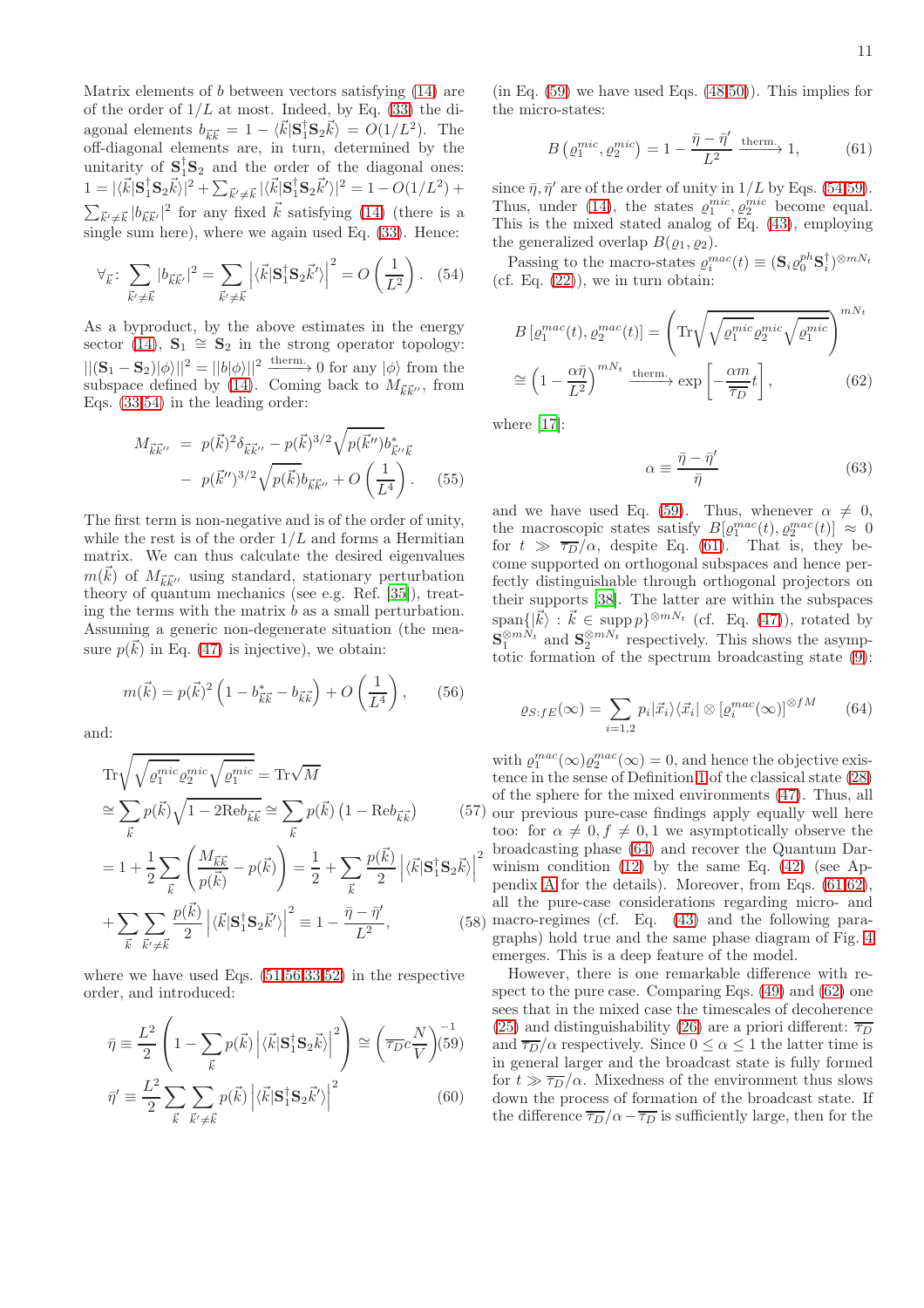intermediate times  $\overline{\tau_D} \ll t < \overline{\tau_D}/\alpha$  the state  $\varrho_{S:FE}(t)$ is approximately a CQ state, whose mutual informa-tion is given by the Holevo quantity [\[41\]](#page-15-31):  $I[\varrho_{S:FE}(t)] =$  $S_{\text{vN}}\left[\sum_{i} p_{i} \varrho_{i}^{mac}(t)^{\otimes fM}\right] - (fM)\sum_{i} p_{i} \overline{S}_{\text{vN}}[\varrho_{i}^{mac}(t)].$ 

Those different time scales were already discovered and discussed in Ref. [\[17](#page-15-5)], where  $\alpha$  was called the "environment receptivity" and  $\alpha/\overline{\tau_D}$  the "redundancy rate". However, the presented physical interpretations of those quantities were rather heuristic, based loosely on the Quantum Darwinism condition [\(12\)](#page-4-1) and not grounded in the full state analysis, as we have presented above. Moreover, the measure  $p(\vec{k})$  studied in Ref. [\[17\]](#page-15-5) was of a special, product form:  $p(\vec{k}) = p_{th}(k)(1/\Delta\Omega)$ , where  $p_{th}(k)$ is the thermal distribution of the energies and the photons were assumed to come from a portion of the "celestial sphere" of an angular measure  $\Delta\Omega$ . Above, we have shown the effect for a general, diagonal in the momentum eigenbasis state [\(47\)](#page-9-1). Let us recall after Refs. [\[6,](#page-14-5) [17](#page-15-5)] that for an isotropic illumination when  $p(\vec{k}) \equiv p(k)(1/4\pi)$  (all the directions are equally probable),  $\alpha = 0$  [\[42\]](#page-15-32) and there is no broadcasting of the classical information: perfectly mixed directional states of the photons cannot store any localization information of the sphere, neither on the micro- nor at the macro-level (cf. Eqs.  $(61,62)$  $(61,62)$ ).

By Eqs.  $(35,39)$  $(35,39)$  and Eqs.  $(49,62)$  $(49,62)$ , the asymptotic formation of the spectrum broadcast states relies, among the other things, on the full product form of the initial state  $(18)$  and the interaction  $(17)$  in each block *i*. However, from the same equations it is clear that one can allow for correlated/entangled fractions of photons, as long as they stay microscopic, i.e. do not scale with  $N_t$ . The corresponding terms then factor out in front of the exponentials in Eqs. [\(35,](#page-7-3)[39,](#page-7-4)[49](#page-9-4)[,62\)](#page-10-5) and the formation of the spectrum broadcast states is not affected.

### D. Perron-Frobenius Broadcasting - "Singular Points" of Decoherence

We finish with a surprising application of the classical Perron-Frobenius Theorem [\[43](#page-15-33)], leading to "singular points" of decoherence. Let the initial state of the sphere be  $\varrho_0^S = \sum_i \lambda_{0i} |\phi_i\rangle\langle\phi_i|$ . Then, in the spectrum broadcast states [\(40,](#page-8-0)[64\)](#page-10-4) there appears a (unitary-)stochastic matrix  $P_{ij}(\phi) \equiv |\langle \phi_i | \vec{x}_j \rangle|^2$  (cf. Eq. [\(28\)](#page-7-5)). By the Perron-Frobenius Theorem it possesses at least one stable probability distribution  $\lambda_{*i}(\phi)$ :  $\sum_j P_{ij}(\phi) \lambda_{*j}(\phi) = \lambda_{*i}(\phi)$  and such a distribution exists for *any* initial eigenbasis  $|\phi_i\rangle$ of S. Let us now choose it as the spectrum of the initial state  $\varrho_0^S$ :  $\lambda_{0i} = \lambda_{*i}(\phi)$ . Then, the scattering process [\(17\)](#page-5-1) not only leaves this distribution unchanged, but broadcasts it into the environment:

$$
\left[\sum_{i} \lambda_{*i}(\phi)|\phi_{i}\rangle\langle\phi_{i}|\right] \otimes \left(\varrho_{0}^{mac}\right)^{\otimes fM} \xrightarrow{\;t\gg\tau_{D}\;}{\;0s:fE}(\infty) =
$$
\n
$$
= \sum_{i} \left(\sum_{j} P_{ij}(\phi)\lambda_{*j}(\phi)\right) |\vec{x}_{i}\rangle\langle\vec{x}_{i}| \otimes \left(\varrho_{i}^{mac}\right)^{\otimes fM}
$$
\n
$$
= \sum_{i} \lambda_{*i}(\phi)|\vec{x}_{i}\rangle\langle\vec{x}_{i}| \otimes \left(\varrho_{i}^{mac}\right)^{\otimes fM}.
$$
\n(65)

The initial spectrum does not "decohere"—that is why we have called it a "singular point" of decoherence. This Perron-Frobenius broadcasting process, first introduced in Ref. [\[11](#page-15-1)], can thus be used to faithfully (in the asymptotic limit above) broadcast the classical message  $\{\lambda_{*i}(\phi)\}\$  through the environment macro-fractions.

## V. CONCLUDING REMARKS

In this work we have identified spectrum broadcasting of Ref. [\[11](#page-15-1)], a significantly weaker form of quantum state broadcasting, as the fundamental quantum process, which leads to objectively existing classical information. More specifically, adopting the multiple environments paradigm, the suitable definition of objectivity (Definition [1\)](#page-1-0), and Bohr's notion of non-disturbance, we have proven that the only possible process which makes transition from quantum state information to the classical objectivity is spectrum broadcasting. This process constitutes a formal framework and a physical foundation for the Quantum Darwinism model, which, as we have pointed out, in its information-theoretical form does not produce a sufficient condition for objectivity, since it allows for entanglement. We have shown that in the presence of decoherence, spectrum broadcasting is a necessary and sufficient condition for the objective existence of a classical state of the system. It filters a quantum state and then broadcasts its spectrum i.e. a classical probability distribution, in multiple copies into the environment, making it accessible to the observers. In the picture of quantum channels, this redundant classical information transfer from the system to the environments is described by a CC-type channel.

We have illustrated spectrum broadcasting process on the emblematic example for Decoherence Theory: a small dielectric sphere embedded in a photonic environment. In particular, we have explicitly shown the asymptotic formation of a spectrum broadcasting state for both pure and general (not necessarily thermal) mixed photon environments. Then, we have derived in the asymptotic limit of deep decoherence the information-theoretical phase diagram of the model. Depending on the observed macroscopic fraction  $f$  of the environment, it shows three phases: the product, broadcasting and full information phase, and is a complete agreement (up to some error  $\delta$ for finite times) with the classical plateau of the original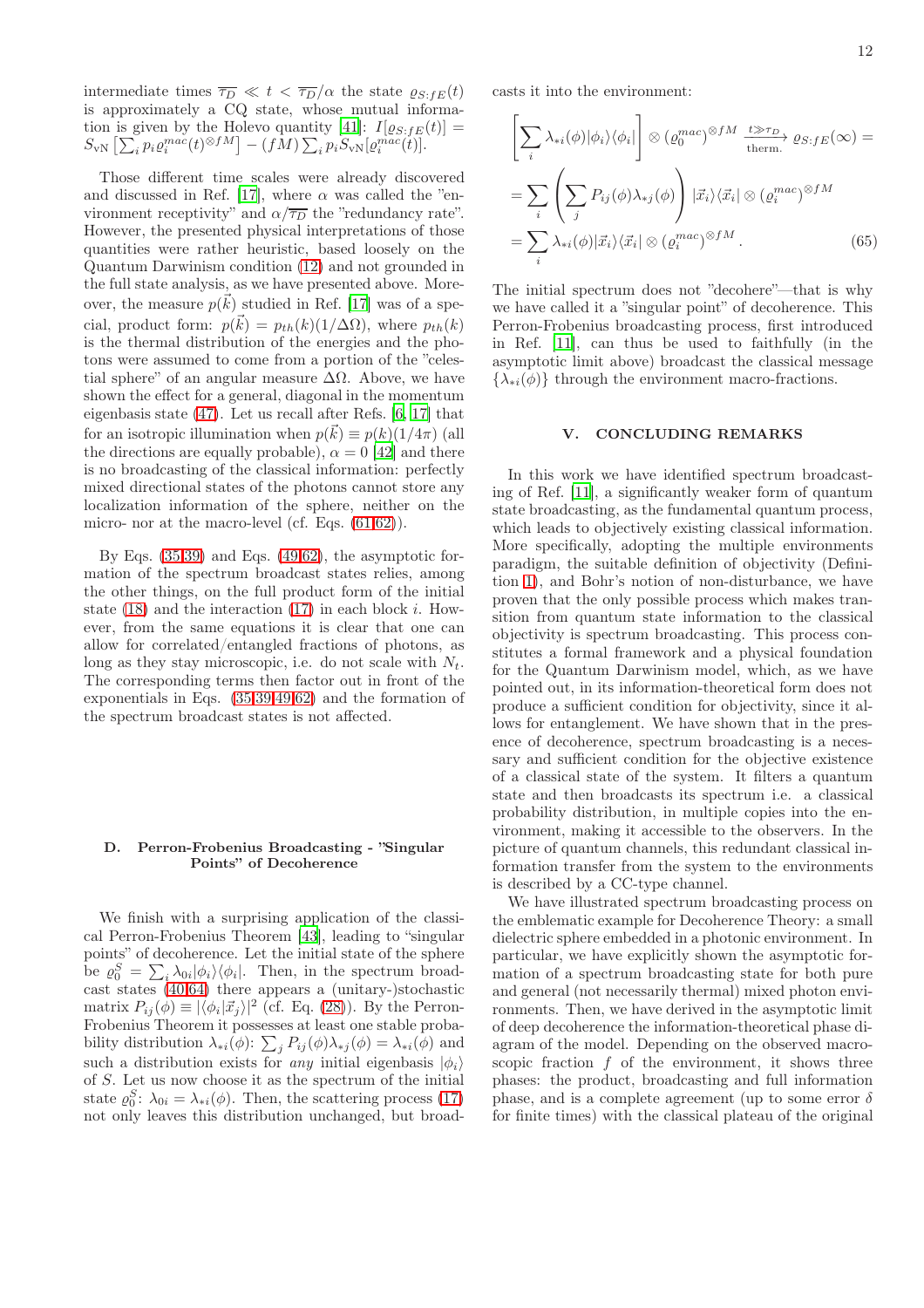Quantum Darwinism studies. There are two phase transitions taking place: i) from the product phase to the broadcasting phase (at  $f = 0$ ); ii) from the broadcasting phase  $(0 < f < 1)$  to the full information phase (at  $f = 1$ , when the observed environment becomes quantumly correlated with the system. In addition, we have pointed out that a special form spectrum broadcasting the Perron-Frobenius broadcasting, can be used to faithfully (in the asymptotic limit) broadcast certain classical message through the noisy environment fractions.

From an experimental point of view, our work opens a possibility to develop an experimentally friendly framework for testing Quantum Darwinism. Our central object, the broadcast state [\(9\)](#page-3-1), is in principle directly observable through e.g. quantum state tomography—a well developed, successful, and widely used technique. In contrast, the original Quantum Darwinism condition [\(12\)](#page-4-1) relies on the quantum mutual information and it is not clear how to measure it.

We finish with a series of general remarks and questions.

First, there is a straightforward generalization of the illuminated sphere model to a situation where classical correlations are spectrum broadcasted [\[11\]](#page-15-1). Consider several spheres, each with its own photonic environment, and separated by distances D much larger than the photon wavelengths,  $kD \gg 1$  (cf. Eq. [\(14\)](#page-4-2)). The effective interaction is then a product of the unitaries [\(17\)](#page-5-1), e.g.:

$$
U_{S_1S_2:E_1E_2}(t) \equiv \sum_{i,j=1,2} |\vec{x}_i\rangle\langle\vec{x}_i| \otimes |\vec{y}_j\rangle\langle\vec{y}_j| \otimes \mathbf{S}_i^{\otimes N_t} \otimes \tilde{\mathbf{S}}_j^{\otimes N_t},\tag{66}
$$

for two spheres, where  $\vec{x}_i, \vec{y}_j$  are the spheres' positions and  $\mathbf{S}_i$ ,  $\tilde{\mathbf{S}}_j$  are the corresponding scattering matrices, and the asymptotic spectrum broadcast state carries now the joint probability, e.g.  $p_{ij} \equiv \langle \vec{x}_i, \vec{y}_j | \varrho_0^S \vec{x}_i, \vec{y}_j \rangle$  (cf. Eq [\(28\)](#page-7-5)). It is measurable by observers, who have an access to photon macro-fractions, originating from all the spheres.

Second, in the example we have studied, and in the majority of decoherence models [\[3\]](#page-14-2), the system-environment interaction Hamiltonian is of a product form:

$$
H_{int} = gA_S \sum_{k=1}^{N} X_{E_k},\tag{67}
$$

where g is a coupling constant and  $A_S, X_{E_1}, \ldots, X_{E_N}$  are some observables on the system and the environments respectively. The pointer basis appears then trivially as the eigenbasis of  $A = \sum_i a_i |i\rangle\langle i|$ —it is arguably put by hand by the choice of A. It is then an interesting question if there are more general interaction Hamiltonians, without a priori chosen pointer basis, which nevertheless lead to an asymptotic formation of a spectrum broadcast state:

$$
\varrho_{S:fE}(t) \approx \sum_{i} p_i |i\rangle\langle i| \otimes_k \varrho_i^{E_k}, \ \varrho_i^{E_k} \varrho_{i' \neq i}^{E_k} = 0. \tag{68}
$$

Are there truly dynamical mechanisms leading to stable pointer bases and objective classical states?

Viewing Eq. [\(68\)](#page-12-0) form a different angle, we note that spectrum broadcasting defines a split of information contained in the quantum state  $\rho_S = \sum_i p_i |i\rangle\langle i|$  into classical and quantum parts. As it is well known, every quantum state can be convexly decomposed in many ways into mixtures of pure states, so a priori such a split does not exist. Some additional process is needed. Spectrum broadcasting is an example of it: by correlating to the preferred basis  $|i\rangle$ , it endows the corresponding probabilities  $p_i = \langle i | \rho_S | i \rangle$  with objective existence, in the sense of Definition [1,](#page-1-0) and defines them as a "classical part" of  $\rho_S$ , leaving the states  $|i\rangle\langle i|$  as a "quantum part" (cf. no-local-broadcasting theorem of Ref. [\[28\]](#page-15-16)).

Third, there appears to be a deep connection between the non-signaling principle and objective existence in the sense of Definition [1:](#page-1-0) the core fact that it is at all possible for observers to determine *independently* the classical state of the system is guaranteed by the non-signaling principle:  $\text{Tr}(\mathbf{1} \otimes \Pi_E \varrho) = \text{Tr}_E(\Pi_E \varrho_E)$ . There is no contradiction with the Bohr-nondisturbance, as the latter is a strictly stronger condition than the non-signaling [\[13\]](#page-15-3)(this is the core of Bohr's reply [\[12\]](#page-15-2) to EPR ). In fact, the above connection reaches deeper than quantum mechanics. In a general theory, where it is possible to speak of probabilities  $p(i|MN)$  of obtaining results i, j when performing measurements  $M, N$  (however defined), whatever the definition of objective existence may be, the requirement of the independent ability to locally determine probabilities by each party seem indispensable. This is guaranteed in the non-signaling theories, where all  $p(ij|MN)$ 's have well defined marginals. In this sense non-signaling seems a *prerequisite of cognition*. This connection will be the subject of a further research.

Finally, one may speculate on a relevance of our results for life processes. Already in 1961, Wigner tried to argue that the standard quantum formalism does not allow for the self-replication of biological systems [\[44\]](#page-16-0). It seemed to be confirmed by the famous no cloning theorem [\[9\]](#page-14-8). However, now we see that cloning is not the only possibility. As we have shown, spectrum broadcasting implies a redundant replication of classical information in the environment. This is indispensable for the existence of life: one of the most fundamental processes of life is Watson-Crick alkali encoding of genetic information into the DNA molecule and self-replication of the DNA information. It cannot be thus a priori excluded that spectrum broadcasting may indeed open a "classical window" for life processes within quantum mechanics.

#### Acknowledgments

<span id="page-12-0"></span>This research is supported by ERC Advanced Grant QOLAPS and National Science Centre project Maestro  $DEC-2011/02/A/ST2/00305$ . We thank M. Piani for discussions on strong independence. P.H. and R.H. acknowledge discussions with K. Horodecki, M. Horodecki, and K. Życzkowski.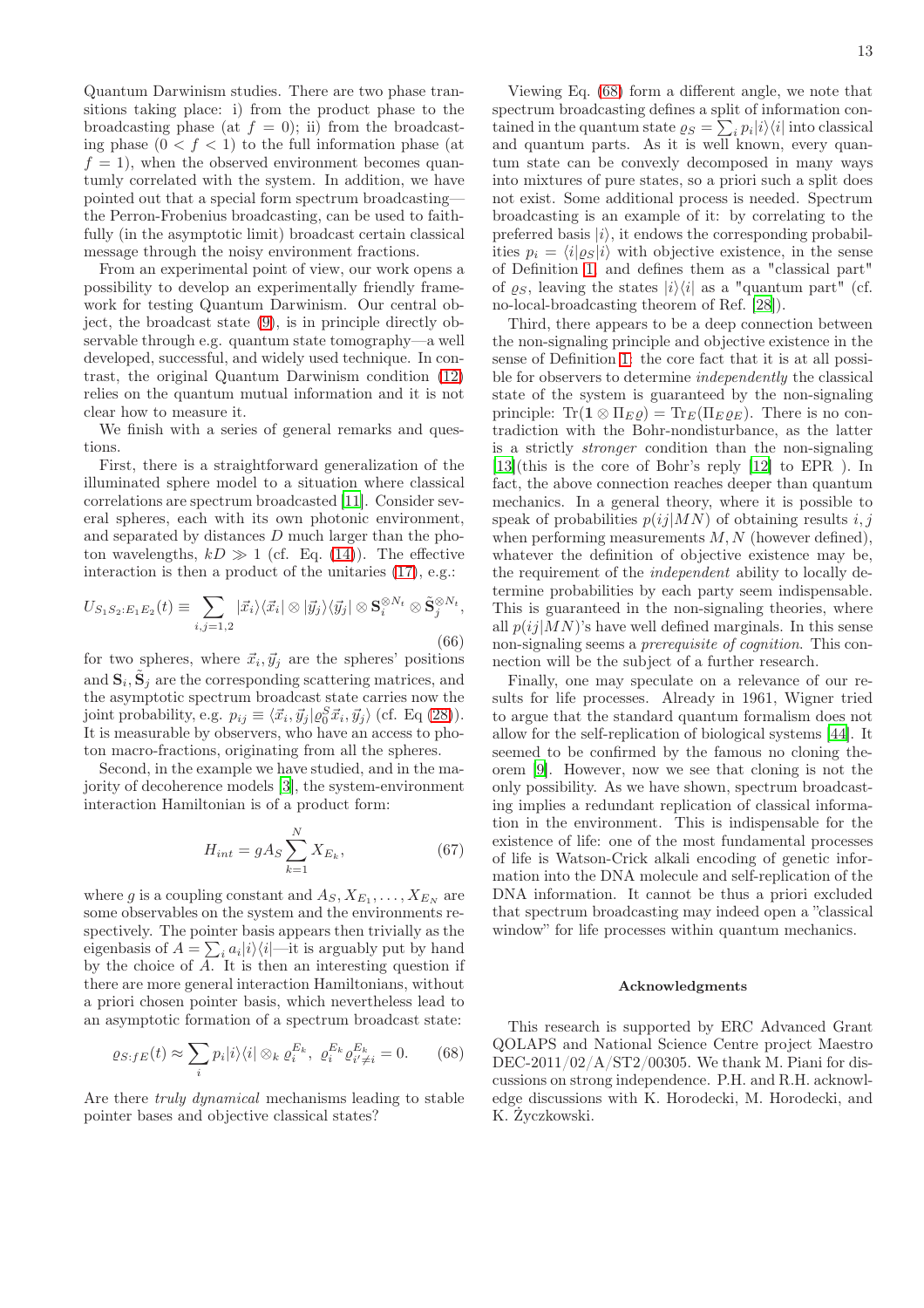# <span id="page-13-0"></span>Appendix A: Derivation of the quantum darwinism relation [\(42\)](#page-8-1)

Here we present an independent derivation of the Quantum Darwinism condition [\(12\)](#page-4-1) for the illuminated sphere model from Section [IV](#page-4-3) (cf. Eq. [\(42\)](#page-8-1)). Although illustrated on a concrete model, our derivation is indeed more general: instead of a direct, asymptotic calculation of the mutual information  $I[\varrho_{S:FE}(t)]$  in the model (cf. Refs. [\[6](#page-14-5), [17\]](#page-15-5)), we will show that Eq. [\(12\)](#page-4-1) follows from the mechanisms of i) decoherence, Eq. [\(25\)](#page-6-6), and ii) distinguishability, Eq. [\(27\)](#page-7-6), once they are proven.

Let the post-interaction  $S : fE$  state for a fixed, finite box L and time t be  $\varrho_{S:fE}(L, t)$ . It is given by Eqs. [\(23,24\)](#page-6-3) and now we explicitly indicate the dependence on  $L$  in the notation. Then:

<span id="page-13-1"></span>
$$
|H_S - I[g_{S:FE}(L, t)]| \le
$$
  
\n
$$
\left| I[g_{S:FE}(L, t)] - I\left[e_{S:FE}^{i=j}(L, t)\right] \right|
$$
 (A1)

$$
+\left|H_S - I\left[\varrho_{S:fE}^{i=j}(L,t)\right]\right|,\tag{A2}
$$

where  $\varrho_{S:fE}^{i=j}(L,t)$  is the decohered part of  $\varrho_{S:fE}(L,t)$ , given by Eq.  $(23)$ . We first bound the difference  $(A1)$ , decomposing the mutual information using conditional information  $S_{\rm vN}(\varrho_{S:FE}|\varrho_{fE}) \equiv S_{\rm vN}(\varrho_{S:FE}) - S_{\rm vN}(\varrho_{fE})$ :

$$
I(\varrho_{S:FE}) = S_{\rm vN}(\varrho_S) - S_{\rm vN}(\varrho_{S:FE}|\varrho_{FE}), \tag{A3}
$$

so that:

<span id="page-13-2"></span>
$$
\left| I\left[\varrho_{S:fE}(L,t)\right] - I\left[\varrho_{S:fE}^{i=j}(L,t)\right] \right| \leq
$$
\n
$$
\left| S_{\rm vN}\left[\varrho_{S}(L,t)\right] - S_{\rm vN}\left[\varrho_{S}^{i=j}(L,t)\right] \right| +
$$
\n(A4)

$$
\left| S_{\rm vN} \left[ \varrho_{S:JE}(L,t) \middle| \varrho_{fE}(L,t) \right] \right|
$$

$$
- S_{\rm vN} \left[ \varrho_{S:FE}^{i=j}(L,t) \middle| \varrho_{fE}^{i=j}(L,t) \right] \Big| .
$$
 (A5)

From Eq. [\(14\)](#page-4-2), the total  $S : fE$  Hilbert space is finitedimensional for a finite L, t: there are  $fN_t = fL^2(N/V)ct$ photons (cf. Eq. [\(16\)](#page-5-3)) and the number of modes of each photon is approximately  $(4\pi/3)(L/2\pi\Delta x)^3$ . Hence, the total dimension is  $2 \times L^2 f(N/V)ct \times (1/6\pi^2)(L/\Delta x)^3$  $\infty$  and we can use the Fannes-Audenaert [\[45\]](#page-16-1) and the Alicki-Fannes [\[46\]](#page-16-2) inequalities to bound [\(A4\)](#page-13-2) and [\(A5\)](#page-13-2) respectively. For [\(A4\)](#page-13-2) we obtain:

$$
\begin{aligned} & \left| S_{\rm vN} \left[ \varrho_S(L, t) \right] - S_{\rm vN} \left[ \varrho_S^{i=j}(L, t) \right] \right| \\ &\le \frac{1}{2} \epsilon_E(L, t) \log(d_S - 1) + h \left[ \frac{\epsilon_E(L, t)}{2} \right], \quad \text{(A6)} \end{aligned}
$$

where  $h(\epsilon) \equiv -\epsilon \log \epsilon - (1 - \epsilon) \log(1 - \epsilon)$  is the binary Shannon entropy and:

<span id="page-13-5"></span>
$$
\epsilon_E(L,t) \equiv ||\varrho_S(L,t) - \varrho_S^{i=j}(L,t)||_{tr}
$$
\n
$$
\begin{aligned}\n\mathbf{A}(T) &= \frac{1}{2} \mathbf{A}(T) \mathbf{A}(T) \\
\mathbf{A}(T) &= \frac{1}{2} \mathbf{A}(T) \mathbf{A}(T) \mathbf{A}(T)\n\end{aligned}
$$

$$
= ||\varrho_S^{i \neq j}(L, t)||_{tr} \cong 2|c_{12}| \left[ 1 - \frac{1}{c\overline{\tau_D}L^2} \left( \frac{N}{V} \right)^{-1} \right]^{L^2 \frac{N}{N}ct} (A8)
$$

with  $c_{12} \equiv \langle \vec{x}_1 | \varrho_0^S \vec{x}_2 \rangle$ , where we have used the reasoning [\(30](#page-7-7)[-35\)](#page-7-3), or [\(49-](#page-9-4)[50\)](#page-9-5) for the mixed environments, but with  $f = 0$ . For  $(A5)$  the same reasoning and the Alicki-Fannes inequality give:

$$
\begin{aligned} & \left| S_{\rm vN} \left[ \varrho_{S:fE}(L,t) \middle| \varrho_{fE}(L,t) \right] - S_{\rm vN} \left[ \varrho_{S:fE}^{i=j}(L,t) \middle| \varrho_{fE}^{i=j}(L,t) \right] \right| \\ &\leq 4\epsilon_{fE}(L,t) \log d_{S} + 2h \left[ \epsilon_{fE}(L,t) \right], \end{aligned} \tag{A9}
$$

with:

<span id="page-13-3"></span>
$$
\epsilon_{fE}(L,t) \equiv ||\varrho_{S:fE}(L,t) - \varrho_{S:fE}^{i=j}(L,t)||_{tr}
$$
\n(A10)\n
$$
= ||\varrho_{S,fE}^{i+j}(L,t)||_{tr}
$$

$$
= \|\varrho_{S:fE}^{i\neq j}(L,t)\|_{tr} \tag{A11}
$$

$$
\cong 2|c_{12}| \left[ 1 - \frac{1}{c\overline{\tau_D}L^2} \left( \frac{N}{V} \right)^{-1} \right]^{L^2(1-f)\frac{N}{V}ct} \tag{A12}
$$

Above L, t are big enough so that  $\epsilon_E(L, t)$ ,  $\epsilon_{fE}(L, t) < 1$ . Eqs. [\(A4](#page-13-2)[-A12\)](#page-13-3) give an upper bound on the difference [\(A1\)](#page-13-1) in terms of the decoherence speed [\(25\)](#page-6-6).

To bound the "orthogonalization" part [\(A2\)](#page-13-1), we note that since  $\varrho_{S:fE}^{i=j}(L,t)$  is a CQ-state (cf. Eq. [\(23\)](#page-6-3)), its mutual information is given by the Holevo quantity [\[41\]](#page-15-31):

<span id="page-13-4"></span>
$$
I\left[\varrho_{S:FE}^{i=j}(L,t)\right] = \chi\left\{p_i, \varrho_i^{mac}(t)^{\otimes fM}\right\},\qquad\text{(A13)}
$$

where  $p_i$  is given by Eq. [\(28\)](#page-7-5). From the Holevo Theorem it is bounded by [\[41](#page-15-31)]:

$$
I_{max}(t) \le \chi \left\{ p_i, \varrho_i^{mac}(t)^{\otimes fM} \right\} \le H \left( \left\{ p_i \right\} \right) \equiv H_S, \text{ (A14)}
$$

where  $I_{max}(t) \equiv \max_{\mathcal{E}} I[p_i \pi_{j|i}^{\mathcal{E}}(t)]$  is the fixed time maximal mutual information, extractable through generalized measurements  $\{\mathcal{E}_j\}$  on the ensemble  $\{p_i, \varrho_i^{mac}(t)^{\otimes fM}\},$ and the conditional probabilities read:

$$
\pi_{j|i}^{\mathcal{E}}(t) \equiv \text{Tr}[\mathcal{E}_j \varrho_i^{mac}(t)^{\otimes fM}] \tag{A15}
$$

(here and below  $i$  labels the states, while  $j$  the measurement outcomes). We now relate  $I_{max}(t)$  to the generalized overlap  $B\left[\varrho_1^{mac}(t)^{\otimes fM}, \varrho_2^{mac}(t)^{\otimes fM}\right]$  (cf. Eq. [\(27\)](#page-7-6)), which we have calculated in Eq.  $(62)$ . Using the method of Ref. [\[38\]](#page-15-27), slightly modified to unequal a priori probabilities  $p_i$ , we obtain for an arbitarry measurement  $\mathcal{E}$ :

$$
I\left(\pi_{j|i}^{\mathcal{E}}p_i\right) = I\left(\pi_{i|j}^{\mathcal{E}}\pi_j^{\mathcal{E}}\right) = H\left(\{p_i\}\right) - \sum_{j=1,2} \pi_j^{\mathcal{E}} h\left(\pi_{1|j}^{\mathcal{E}}\right)
$$
\n(A16)

$$
\geq H\left(\{p_i\}\right) - 2 \sum_{j=1,2} \pi_j^{\mathcal{E}} \sqrt{\pi_{1|j}^{\mathcal{E}} \left(1 - \pi_{1|j}^{\mathcal{E}}\right)} \tag{A17}
$$

$$
= H(\{p_i\}) - 2\sqrt{p_1 p_2} \sum_{j=1,2} \sqrt{\pi_{j|1}^{\mathcal{E}} \pi_{j|2}^{\mathcal{E}}},
$$
 (A18)

where we have first used Bayes Theorem  $\pi_{i|j}^{\mathcal{E}}$  =  $(p_i/\pi_j^{\mathcal{E}})\pi_{j|i}^{\mathcal{E}}, \pi_j^{\mathcal{E}}\equiv\sum_i \pi_{j|i}^{\mathcal{E}}p_i = \text{Tr}(\mathcal{E}_j\sum_i \varrho_i)$ , then the fact that we have only two states:  $\pi_{2|j}^{\mathcal{E}} = 1 - \pi_{1|j}^{\mathcal{E}}$ , so that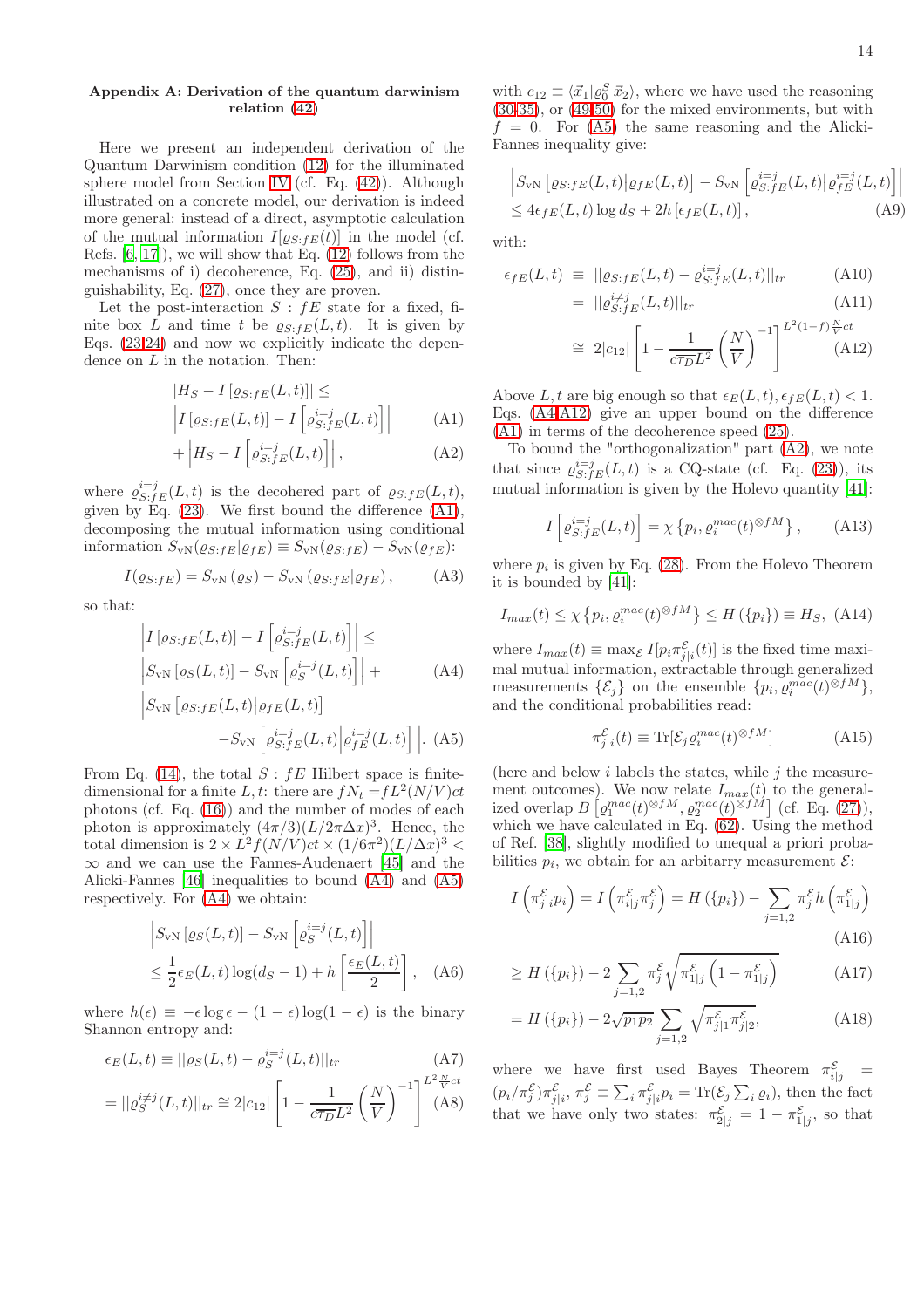$H(\pi_{\cdot|j}^{\mathcal{E}}) = h(\pi_{1|j}^{\mathcal{E}})$ , and finally  $h(p) \leq 2\sqrt{p(1-p)}$ . On the other hand,  $B(\varrho_1, \varrho_2) = \min_{\mathcal{E}} \sum_j \sqrt{\pi_{j|1}^{\mathcal{E}} \pi_{j|2}^{\mathcal{E}}}$  [\[38](#page-15-27)]. Denoting the optimal measurement by  $\mathcal{E}_{*}^{B}(t)$  and recognizing that  $H({p_i}) = H_S$ , we obtain:

$$
I_{max}(t) \ge I \left[ p_i \pi_{j|i}^{\mathcal{E}_s^B(t)}(t) \right] \ge H_S - \tag{A19}
$$

$$
-2\sqrt{p_1p_2} B\left[\varrho_1^{mac}(t)^{\otimes fM}, \varrho_2^{mac}(t)^{\otimes fM}\right] \quad \text{(A20)}
$$

$$
= H_S - 2\sqrt{p_1 p_2} B \left[ \varrho_1^{mac}(t), \varrho_2^{mac}(t) \right]^{fM} \quad (A21)
$$

Inserting the above into the bounds [\(A14\)](#page-13-4) gives the desired upper bound on the difference [\(A2\)](#page-13-1):

$$
\left| H_S - I \left[ \varrho_{S:fe}^{i=j}(L, t) \right] \right| \leq 2\sqrt{p_1 p_2} B \left[ \varrho_1^{mac}(t), \varrho_2^{mac}(t) \right]^{fM}
$$
\n(A22)

where the generalized overlap is given by Eq. [\(62\)](#page-10-5):

<span id="page-14-9"></span>
$$
B\left[\varrho_1^{mac}(t), \varrho_2^{mac}(t)\right] \cong \left[1 - \frac{\alpha}{c\overline{\tau_D}L^2} \left(\frac{N}{V}\right)^{-1}\right]^{L^2 m \frac{N}{V}ct}.
$$
 (A23)

Gathering all the above facts together finally leads to a bound on  $|H_S - I[\varrho_{S:FE}(L, t)]|$  in terms of the speed of i) decoherence [\(25\)](#page-6-6) and ii) distinguishability [\(27\)](#page-7-6):

<span id="page-14-11"></span>
$$
|H_S - I\left[\varrho_{S:FE}(L,t)\right]| \le h\left[\frac{\epsilon_E(L,t)}{2}\right] + 2h\left[\epsilon_{fE}(L,t)\right] +
$$
\n(A24)

$$
4\epsilon_{fE}(L,t)\log 2 + 2\sqrt{p_1p_2} B \left[ \varrho_1^{mac}(t), \varrho_2^{mac}(t) \right]^{fM}, (A25)
$$

where  $\epsilon_E(L, t)$ ,  $\epsilon_{fE}(L, t)$ ,  $B\left[\varrho_1^{mac}(t), \varrho_2^{mac}(t)\right]$  are given by Eqs. [\(A8\)](#page-13-5), [\(A12\)](#page-13-3), and [\(A23\)](#page-14-9) respectively. Choosing L, t big enough so that  $\epsilon_E(L, t), \epsilon_{fE}(L, t) \leq 1/2$  (when the binary entropy  $h(\cdot)$  is monotonically increasing), we remove the unphysical box and obtain an estimate on the

- <span id="page-14-0"></span>[1] N. Bohr, "Discussions with Einstein on Epistemological Problems in Atomic Physics" in P. A. Schilpp (Ed.), Albert Einstein: Philosopher-Scientist, Library of Living Philosophers, Evanston, Illinois (1949); N. Bohr, "Collected Works" in J. Kalckar (Ed.), Foundations of Quantum Mechanics I (1926-1932) Vol. 6, North-Holland, Amsterdam (1985).
- <span id="page-14-1"></span>[2] W. Heisenberg, Philosophic Problems in Nuclear Science (F. C. Hayes Transl.), Faber and Faber, London (1952).
- <span id="page-14-2"></span>[3] E. Joos, H. D. Zeh, C. Kiefer, D. Giulini, J. Kupsch, and I.-O. Stamatescu, Decoherence and the Appearancs of a Classical World in Quantum Theory, Springer, Berlin (2003); W. H. Zurek, Rev. Mod. Phys. 75, 715 (2003); M. Schlosshauer, Rev. Mod. Phys. 76, 1267 (2004); M. Schlosshauer, Decoherence and the Quantum-to-Classical Transition, Springer, Berlin (2007).
- <span id="page-14-3"></span>[4] H. D. Zeh, Found. Phys. 1, 69 (1970); H. D. Zeh, Found.

speed of convergence of  $I\left[ \varrho_{S:FE}(L,t)\right]$  to  $H_S$ :

$$
\lim_{L \to \infty} |H_S - I[\varrho_{S \cdot fE}(L, t)]| \le h\left(|c_{12}|e^{-\frac{t}{\overline{\tau_D}}}\right)(A26) + 2h\left(2|c_{12}|e^{-\frac{(1-f)}{\overline{\tau_D}}t}\right) + 8|c_{12}|e^{-\frac{(1-f)}{\overline{\tau_D}}t}\log 2\tag{A27}
$$
\n
$$
+2\sqrt{p_1p_2}e^{-\frac{\alpha f}{\overline{\tau_D}}t}.\tag{A28}
$$

This finishes the derivation of the Quantum Darwinism condition [\(42\)](#page-8-1).

We note that the result [\(A30,](#page-14-10)[A25\)](#page-14-11) is in fact a general statement, valid in any model where: i) the system  $S$  is effectively a qubit; ii) the system-environment interaction is of a environment-symmetric controlled-unitary type:

Theorem 1 Let a two-dimensional quantum system S interact with N identical environments, each described by a finite-dimensional Hilbert space, through a controlledunitary interaction:

$$
U(t) \equiv \sum_{i=1,2} |i\rangle\langle i| \otimes U_i(t)^{\otimes N}.
$$
 (A29)

Let the initial state be  $\rho_{S:E}(0) = \rho_0^S \otimes (\rho_0^E)^{\otimes N}$  and  $\varrho_{S:E}(t) \equiv U(t) \varrho_{S:E}(0) U(t)^{\dagger}$ . Then for any  $0 < f < 1$ and t big enough:

<span id="page-14-10"></span>
$$
|H(\{p_i\}) - I\left[\varrho_{S:fE}(t)\right]| \le h\left[\frac{\epsilon_E(t)}{2}\right] + 2h\left[\epsilon_{fE}(t)\right] +
$$
\n(A30)

$$
4\epsilon_{fE}(t)\log 2 + 2\sqrt{p_1p_2} B\left[\varrho_1(t), \varrho_2(t)\right]^{fN},\tag{A31}
$$

where:

$$
p_i \equiv \langle i | \varrho_0^S | i \rangle, \, \varrho_i(t) \equiv U_i(t) \varrho_0^E U_i(t)^\dagger, \quad \text{(A32)}
$$

$$
\epsilon_E(t) \equiv ||\varrho_S(t) - \varrho_S^{i=j}||_{tr},\tag{A33}
$$

$$
\epsilon_{fE}(t) \equiv ||\varrho_{S:fE}(t) - \varrho_{S:fE}^{i=j}(t)||_{tr}.
$$
 (A34)

Phys. 3, 109 (1973); W. H. Zurek, Phys. Rev. D 24, 1516 (1981); Zurek, Phys. Rev. D 26, 1862 (1982); W. H. Zurek, Phys. Today 44, 36 (1991); H. D. Zeh, "Roots and fruits of decoherence", in B. Duplantier, J.-M. Raimond, V. Rivasseau (Eds.), Quantum Decoherence, Birkhäuser, Basel (2006).

- <span id="page-14-4"></span>[5] W. H. Zurek, Nature Phys. 5, 181 (2009).
- <span id="page-14-5"></span>[6] C. J. Riedel and W. H. Zurek, Phys. Rev. Lett. 105, 020404 (2010).
- <span id="page-14-6"></span>[7] M. Zwolak, H. T. Quan, and W. H. Zurek, Phys. Rev. A 81, 062110 (2010).
- <span id="page-14-7"></span>[8] R. Brunner, R. Akis, D. K. Ferry, F. Kuchar, and R. Meisels, Phys. Rev. Lett. 101, 024102 (2008); A. M. Burke, R. Akis, T. E. Day, G. Speyer, D. K. Ferry, and B. R. Bennett, Phys. Rev. Lett. 104, 176801 (2010).
- <span id="page-14-8"></span>[9] W. Wootters and W. H. Zurek, Nature 299 802 (1982); D. Dieks, Phys. Lett. A 92, 271 (1982).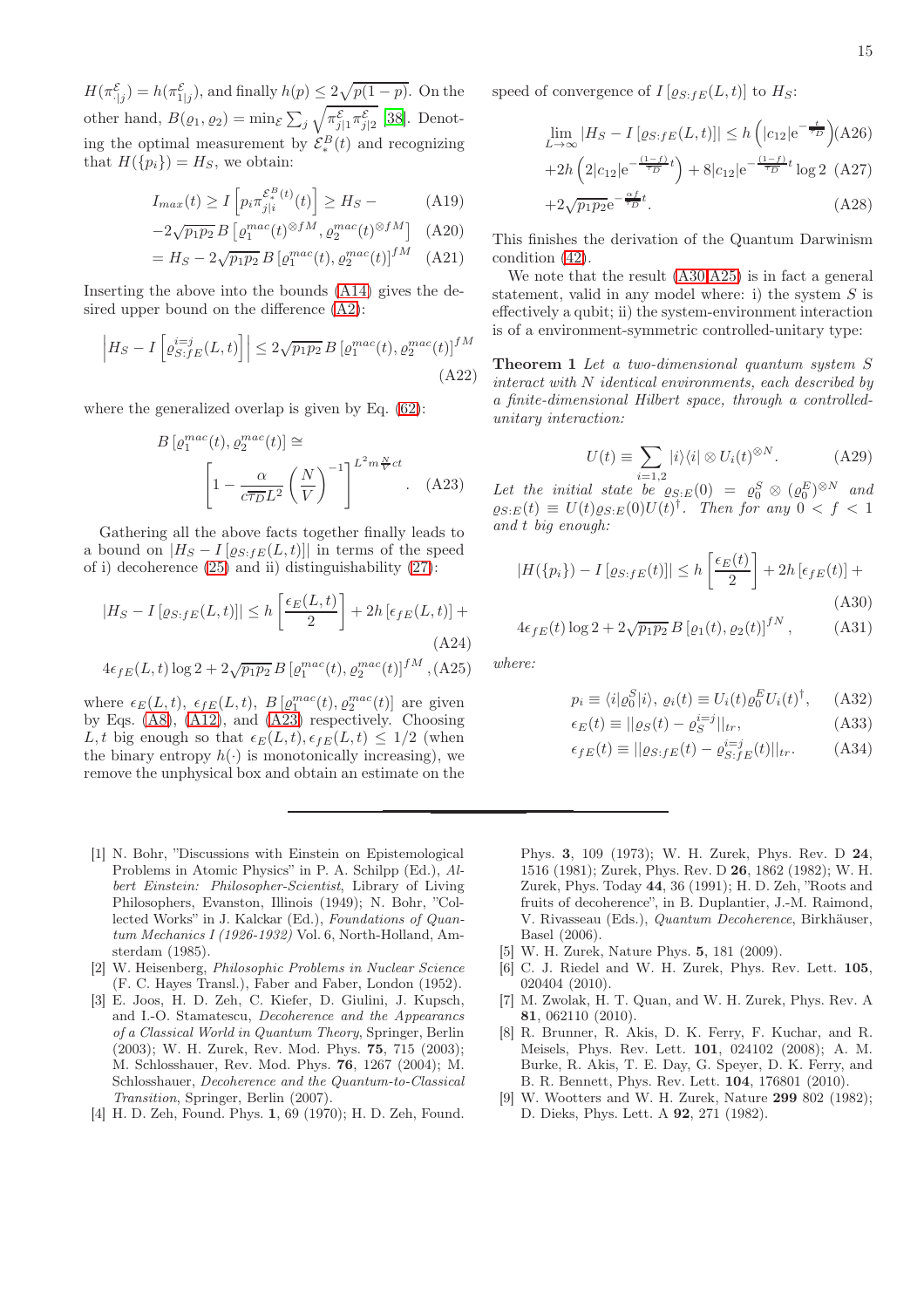- <span id="page-15-0"></span>[10] H. Barnum, C. M. Caves, C. A. Fuchs, R. Jozsa, and B. Schumacher, Phys. Rev. Lett. 76, 2818 (1996).
- <span id="page-15-1"></span>[11] J. K. Korbicz, P. Horodecki, and R. Horodecki, Phys. Rev. A 86, 042;319 (2012).
- <span id="page-15-2"></span>[12] N. Bohr, Phys. Rev. 48, 696 (1935).
- <span id="page-15-3"></span>[13] H. M. Wiseman, to appear in Ann. Phys, [arXiv:1208.4964](http://arxiv.org/abs/1208.4964) (2012).
- <span id="page-15-4"></span>[14] E. Joos and H. D. Zeh, Z. Phys. B - Cond. Matt. 59, 223 (1985).
- <span id="page-15-22"></span>[15] M. R. Gallis and G. N. Fleming, Phys. Rev. A 42, 38  $(1990)$ .
- <span id="page-15-23"></span>[16] K. Hornberger and J. E. Sipe, Phys. Rev. A 68, 012105 (2003).
- <span id="page-15-5"></span>[17] C. J. Riedel and W. H. Zurek, New J. Phys. 13, 073038  $(2011)$
- <span id="page-15-6"></span>[18] M. Paris and J. Řeháček (Eds.), Quantum State Estimation, Lect. Notes Phys. 649, Springer, Berlin (2004).
- <span id="page-15-7"></span>[19] A. Einstein, B. Podolsky, and N. Rosen, Phys. Rev. 47, 777 (1935).
- <span id="page-15-8"></span>[20] J. S. Bell, Speakable and unspeakable in quantum mechanics, Cambridge University Press, Cambridge (1987).
- <span id="page-15-9"></span>[21] Let us show Eq. [\(3\)](#page-2-2) more formally, considering for simplicity only two observers. If one of them measures first and gets a result  $i$ , then the joint conditional state becomes  $\varrho_{i} = (1/p_i)(\Pi_i \otimes \mathbf{1})\varrho(\Pi_i \otimes \mathbf{1}), p_i \equiv \text{Tr}(\Pi_i \otimes \mathbf{1}\varrho)$ and the subsequent measurement by the second observer will yield results j with conditional probabilities  $p_{i|i} =$  $(1/p_i)\text{Tr}(\Pi_i \otimes \Pi_j \varrho)$ . If for some  $i, p_{j|i}p_{j'|i} \neq 0$  for  $j \neq j'$ , then comparing their results after a series of measurements at some later moment, the observers will be confused as to what exactly the state the system S was: with the probability  $p_{j|i} p_{j'|i}$  the second observer will obtain different states  $j \neq j'$ , while the first observer measured the same state i. One would not the observers' findings objective, unless for every i there exists only one  $i(i)$ such that  $p_{j(i)|i} \neq 0$  (actually  $p_{j(i)|i} = 1$ , which follows from the normalization  $\sum_i p_{i|j} = 1$ , so that the distributions  $p_{\cdot|i}$  are all deterministic). Reversing the measurement order and applying the same reasoning, we obtain that for every j there can exist only one  $i(j)$  such that  $\tilde{p}_{i(j)|j} \neq 0$ , where by the Bayes theorem  $\tilde{p}_{i|j} = p_{j|i} p_i / \tilde{p}_j$ ,  $\tilde{p}_j \equiv \text{Tr}(\mathbf{1} \otimes \Pi_j \varrho)$ . These two conditions imply that the joint probability  $p_{ij} = \delta_{ij}$  (after an eventual renumbering). Applying the above argument to all the pairs of indices, one obtains Eq. [\(3\)](#page-2-2).
- <span id="page-15-10"></span>[22] K. Modi, A. Brodutch, H. Cable, T. Paterek, and V. Vedral, Rev. Mod. Phys. 84, 1655 (2012).
- <span id="page-15-11"></span>[23] M. A. Nielsen and I. L. Chuang, Quantum Computation and Quantum Information, Cambridge University Press, Cambridge (2000).
- <span id="page-15-12"></span>[24] R. Horodecki, P. Horodecki, M. Horodecki, and K. Horodecki, Rev. Mod. Phys. 81, 865 (2009).
- <span id="page-15-13"></span>[25] L. Gurvits and H. Barnum, Phys. Rev. A 66, 062311 (2002).
- <span id="page-15-14"></span>[26] P. Horodecki, J. I. Cirac, and M. Lewenstein, in S. L. Braunstein and A. K. Pati (Eds.), Quantum Information with Continuous Variables, Kluwer, Dordrecht (2003).
- <span id="page-15-15"></span>[27] J. Oppenheim, M. Horodecki, P. Horodecki, and R. Horodecki, Phys. Rev. Lett. 89, 180402 (2002).
- <span id="page-15-16"></span>[28] M. Piani, P. Horodecki, and R. Horodecki, Phys. Rev. Lett. 100, 090502 (2008).
- <span id="page-15-17"></span>[29] M. F. Pusey, J. Barrett, and T. Rudolph, Nature Phys. 8, 476 (2012); R. Colbeck and R. Renner Phys. Rev. Lett. 108, 150402 (2012).
- <span id="page-15-18"></span>[30] T. M. Cover and J. A. Thomas, Elements of Information Theory, John Wiley and Sons, New York (1991).
- <span id="page-15-19"></span>[31] M. Horodecki, J. Oppenheim, and A. Winter, Nature 436, 673 (2005).
- <span id="page-15-20"></span>[32] C. Fields, Int. J. Theor. Phys. **49**, 2523 (2010).
- <span id="page-15-21"></span>[33] A. Peres, Phys. Rev. Lett. 77, 1413 (1996); M. Horodecki, P. Horodecki, and R. Horodecki, Phys. Lett. A 223, 1 (1996).  $\alpha$

<span id="page-15-30"></span>
$$
[34] \left| \text{Tr} \mathbf{S}_{1} \varrho_{0}^{ph} \mathbf{S}_{2}^{\dagger} \right|^{2} = \sum_{\vec{k}, \vec{k}'} p(\vec{k}) p(\vec{k}') \langle \vec{k} | \mathbf{S}_{2}^{\dagger} \mathbf{S}_{1} \vec{k} \rangle \langle \vec{k}' | \mathbf{S}_{1}^{\dagger} \mathbf{S}_{2} \vec{k}' \rangle \cong
$$
  

$$
\sum_{\vec{k}, \vec{k}'} p(\vec{k}) p(\vec{k}') \left( 1 + \frac{iA_{\vec{k}}}{L^{2}} - \frac{B_{\vec{k}}}{L^{2}} \right) \left( 1 - \frac{iA_{\vec{k}'}}{L^{2}} - \frac{B_{\vec{k}'}}{L^{2}} \right) \cong
$$
  

$$
\sum_{\vec{k}, \vec{k}'} p(\vec{k}) p(\vec{k}') \left( 1 + \frac{iA_{\vec{k}}}{L^{2}} - \frac{iA_{\vec{k}'}}{L^{2}} - \frac{B_{\vec{k}}}{L^{2}} - \frac{B_{\vec{k}'}}{L^{2}} \right) =
$$
  

$$
1 - 2 \sum_{\vec{k}} p(\vec{k}) \frac{B_{\vec{k}}}{L^{2}}, \text{ where we used Eq. (33) keeping}
$$

- only the terms up to  $1/L^2$  and introduced  $A_{\vec{k}} \equiv \frac{8}{3}\pi\Delta x k^5 \tilde{a}^6 \cos\Theta_{\vec{k}}, B_{\vec{k}} \equiv \frac{2\pi}{15}\Delta x^2 k^6 \tilde{a}^6 (3+11\cos^2\Theta_{\vec{k}}).$ Finally,  $\left|\text{Tr} \mathbf{S}_1 \varrho_0^{ph} \mathbf{S}_2^{\dagger}\right| = \sqrt{1-2\sum_{\vec{k}} p(\vec{k}) \frac{B_{\vec{k}}}{L^2}} \cong$
- $1 \sum_{\vec{k}} p(\vec{k}) \frac{B_{\vec{k}}}{L^2}$ , leading to Eq. [\(49\)](#page-9-4).
- <span id="page-15-24"></span>[35] A. Messiah, Quantum Mechanics, Dover, Mineola (1999).
- <span id="page-15-25"></span>[36] L. D. Landau and E. M. Lifshitz, Fluid Mechanics, Course of theoretical physics, Vol. 6 (J. B. Sykes and W. H. Reid Transl.), Pergamon Press, Oxford (1987).
- <span id="page-15-26"></span>[37] G. Sewell, Rep. Math. Phys. **56**, 271 (2005).
- <span id="page-15-27"></span>[38] C. A. Fuchs, J. van de Graaf, IEEE Trans. on Inf. Theor. 45, 1216 (1999).
- <span id="page-15-28"></span>[39] The fact that CQ and QC states carry some form of nonclassical correlations has been shown e.g. through the nolocal-broadcasting theorem in Ref. [\[28\]](#page-15-16) or through entanglement activation in M. Piani, S. Gharibian, G. Adesso, J. Calsamiglia, P. Horodecki, and A. Winter, Phys. Rev. Lett. 106, 220403 (2011).
- <span id="page-15-29"></span>[40] R. Horodecki and P. Horodecki, Phys. Lett. A 194, 147 (1994).
- <span id="page-15-31"></span>[41] A. S. Holevo, Problm. Inform. Transm. 9, 177 (1973).
- <span id="page-15-32"></span>[42] To prove it, we calculate  $\sum_{\vec{k}, \vec{k}'} p(\vec{k}) |\langle \vec{k} | \mathbf{S}_1^{\dagger} \mathbf{S}_2 \vec{k}' \rangle|$ 2 for  $p(\vec{k}) \equiv p(k)(1/4\pi)$ . Or more precisely, since we are working in the box normalization, the measure is  $p(k)(1/\Omega_k)$ , where  $\Omega_k$  is the number of the discrete box states  $|\vec{k}\rangle$ with the fixed length  $k = |\vec{k}|$ . In the continuous limit  $\Omega_k$  approaches  $4\pi k^2$ . As the scattering is by assumption elastic, matrix elements  $\langle \vec{k} | \mathbf{S}_1^{\dagger} \mathbf{S}_2 \vec{k}' \rangle$  are non-zero only for the equal lengths  $k = k'$  and hence:

<span id="page-15-34"></span>
$$
\mathbf{S}_1^{\dagger} \mathbf{S}_2 \equiv \bigoplus_k U_k, \ U_k^{\dagger} U_k = \mathbf{1}_k. \tag{A35}
$$

Decomposing the summations over  $\vec{k}, \vec{k}'$  into the sums over the lengths  $k, k'$  and the directions  $\vec{n}(k), \vec{n}(k')$  and using [\(A35\)](#page-15-34), we obtain:

<span id="page-15-35"></span>
$$
\sum_{\vec{k},\vec{k}'} p(\vec{k}) \left| \langle \vec{k} | \mathbf{S}_1^{\dagger} \mathbf{S}_2 \vec{k}' \rangle \right|^2 = \sum_{k} \frac{p(k)}{\Omega_k} \sum_{\vec{n}(k),\vec{n}(k')} \left| \langle \vec{k} | \mathbf{S}_1^{\dagger} \mathbf{S}_2 \vec{k}' \rangle \right|^2 =
$$
  

$$
\sum_{k} \frac{p(k)}{\Omega_k} \text{Tr} \left( P_k \mathbf{S}_1^{\dagger} \mathbf{S}_2 P_k \mathbf{S}_2 \mathbf{S}_1^{\dagger} \right) = \sum_{k} p(k) \frac{\text{Tr} P_k}{\Omega_k} = 1, \quad (A36)
$$

where  $P_k \equiv \sum_{\vec{n}(k)} |\vec{k}\rangle\langle\vec{k}|$  is a projector onto the subsspace of a fixed length k, and hence  $\text{Tr}P_k = \Omega_k$ . Com-paring with Eq. [\(58\)](#page-10-6), Eq. [\(A36\)](#page-15-35) leads to  $\bar{\eta} - \bar{\eta}' = 0$ , and hence by definition [\(63\)](#page-10-7) to  $\alpha = 0$ .

<span id="page-15-33"></span>[43] R. A. Horn and C. R. Johnson, Matrix Analysis, Cambridge University Press, Cambridge (1985).